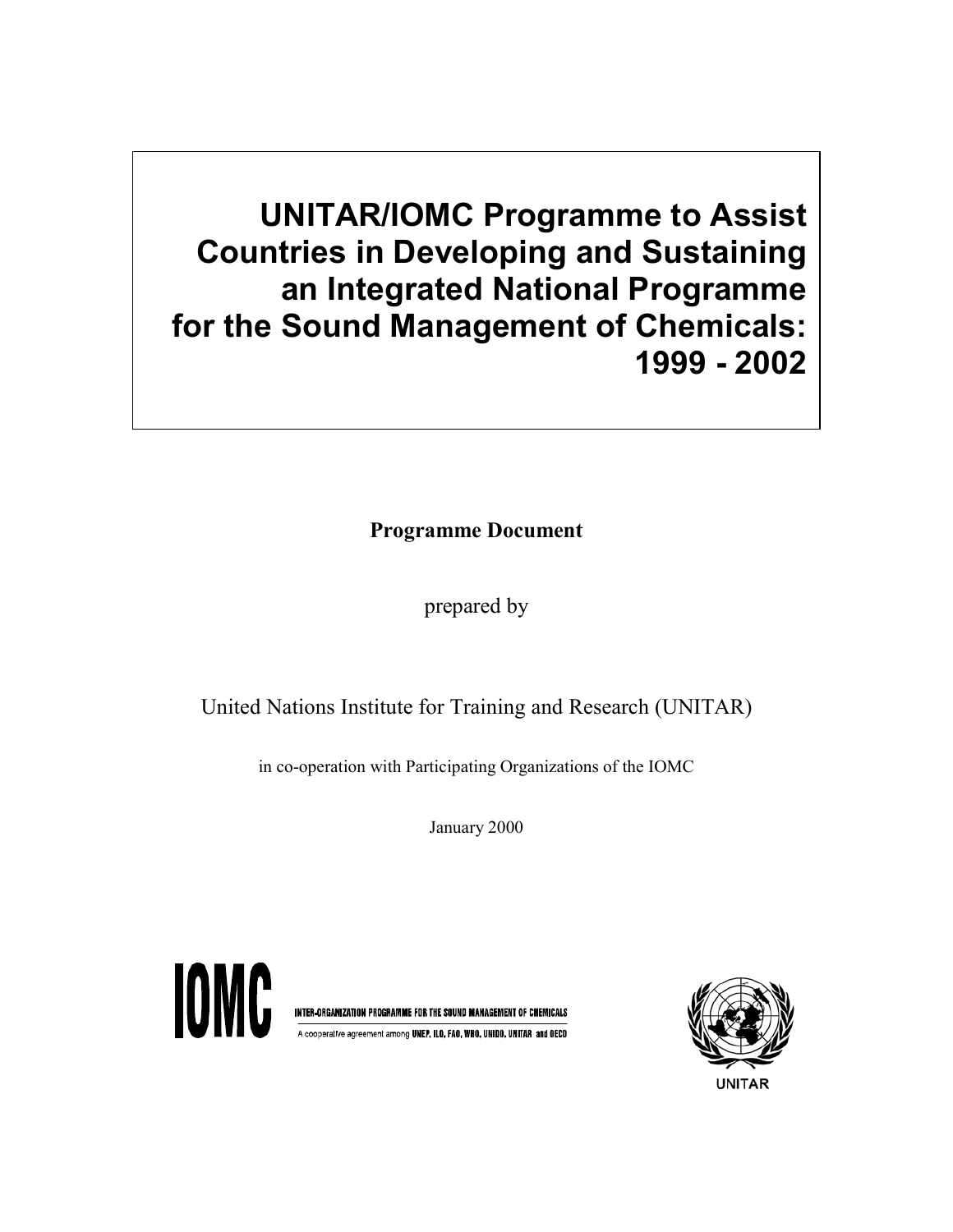This document has been prepared in the context of the UNITAR/IOMC Programme to Assist Countries in Developing and Sustaining an Integrated National Programme for the Sound Management of Chemicals. Funding for the Programme is provided by the Swiss Agency for Development and Co-operation (SDC).

#### **For additional information please contact:**

Training and Capacity Building Programmes in Chemicals and Waste Management UNITAR Palais des Nations CH-1211 GENEVE 10 Switzerland

| <b>TEL</b> | +41 22 917 85 25          |
|------------|---------------------------|
| <b>FAX</b> | $+41$ 22 917 80 47        |
| Email:     | $cwm(a)$ unitar.org       |
| Website:   | http://www.unitar.org/cwm |

C:\CWM\reformat\inp99\_02.wpd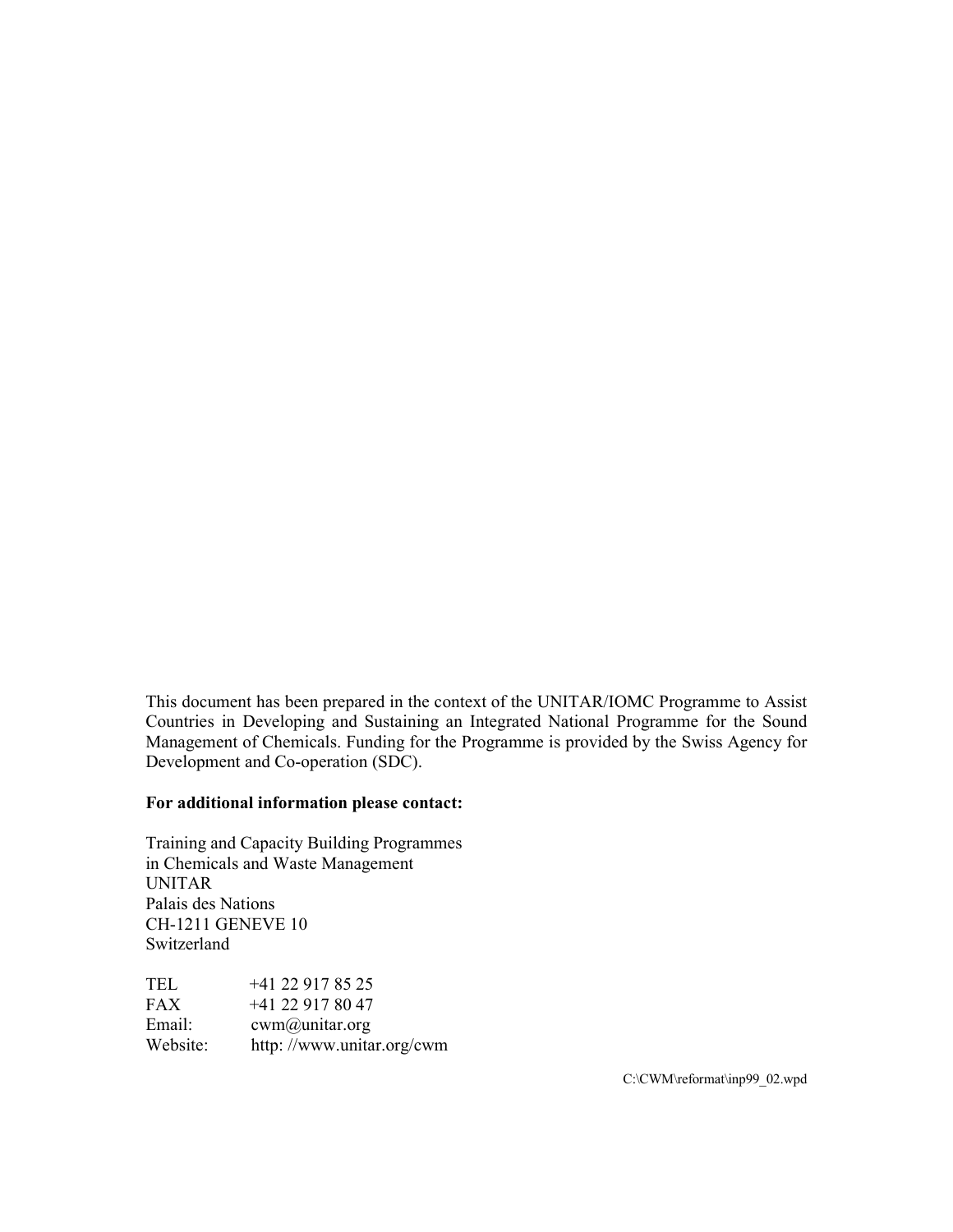# **Table of Contents**

| 1.             |  |
|----------------|--|
| 2.             |  |
| 3 <sub>1</sub> |  |
| 4.             |  |
| 5.             |  |
| 6.             |  |
| 7.             |  |
| 8.             |  |
| 9.             |  |
| 10.            |  |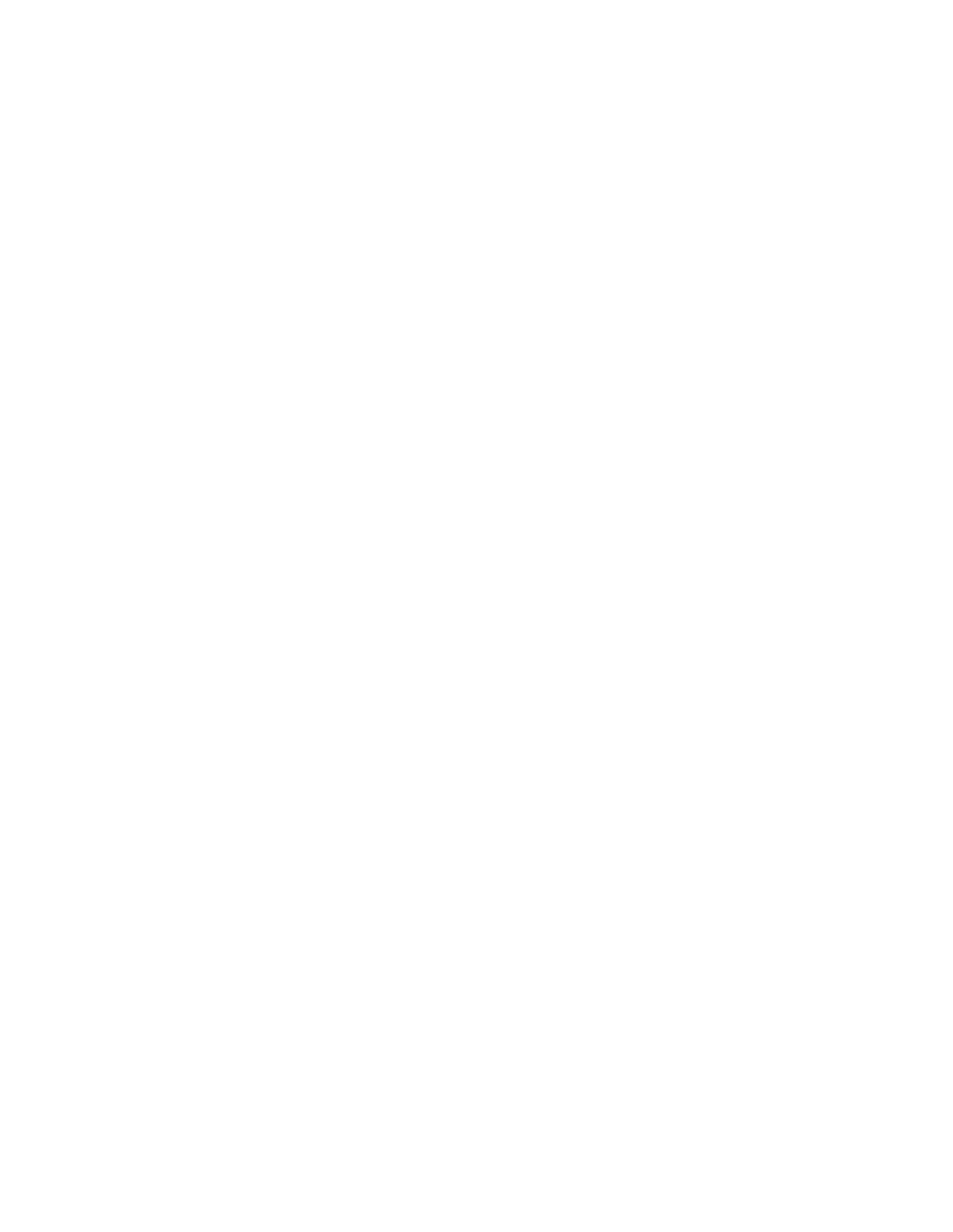#### **EXECUTIVE SUMMARY**

This document introduces a three-year training and capacity building programme to assist developing countries in establishing and sustaining national programmes for integrated chemicals management through country-driven multi-stakeholder cooperation. The proposed Programme represents the third phase of assistance (Phase III) provided by the Swiss Agency for Development and Cooperation (SDC) in support of strengthening national capacities for the sound management of chemicals as an integral part of economic and social development. It is implemented by the United Nations Institute for Training and Research (UNITAR) in cooperation with Participating Organizations (POs) of the Inter-Organization Programme for the Sound Management of Chemicals (IOMC), as well as other interested partners, including governments, industry and public interest groups. At the same time this document is meant to serve as a framework document for other donor countries interested in supporting the development of integrated national programmes for the sound management of chemicals in developing countries which address both national needs and circumstances, while taking into consideration Chapter 19 of Agenda 21, recommendations of the Intergovernmental Forum on Chemical Safety (IFCS), as well as other international policies and agreements dealing with chemicals

*Phase III* of the Programme, which is implemented from 1999 - 2002, builds upon Phase II (1996-1999) which was thoroughly evaluated through collaboration among the participating countries, participating international organizations and SDC during the first half of 1999. Phase III will focus on:

- consolidating the national programmes for integrated chemicals management in Phase II pilot countries (Argentina, Ghana, and Indonesia);
- supporting the establishment of national programmes for integrated chemicals management in three additional countries;
- implementing targeted projects on selected topics of national chemicals management in a small number of countries (subject to additional resources); and
- consolidating and strengthening the cooperation among international organizations, i.e UNEP, ILO, WHO, FAO, UNIDO, UNITAR, and OECD, as well as other partners in country-based chemical management capacity building activities.

More specifically, guidance and support provided during Phase III focuses on assisting partners countries in addressing the challenges of : awareness raising of national decision makers; formalizing national inter-ministerial co-ordination with ownership of all ministries; developing sound plans of action on identified priorities, with clear goals, objectives and indication of planned activities and resource implications; accessing development cooperation funding available at the national level; and developing a national "platform" which can serve as the forum for addressing national priority issues as well as international responsibilities and which can provide an entry mechanism for co-ordinated international assistance.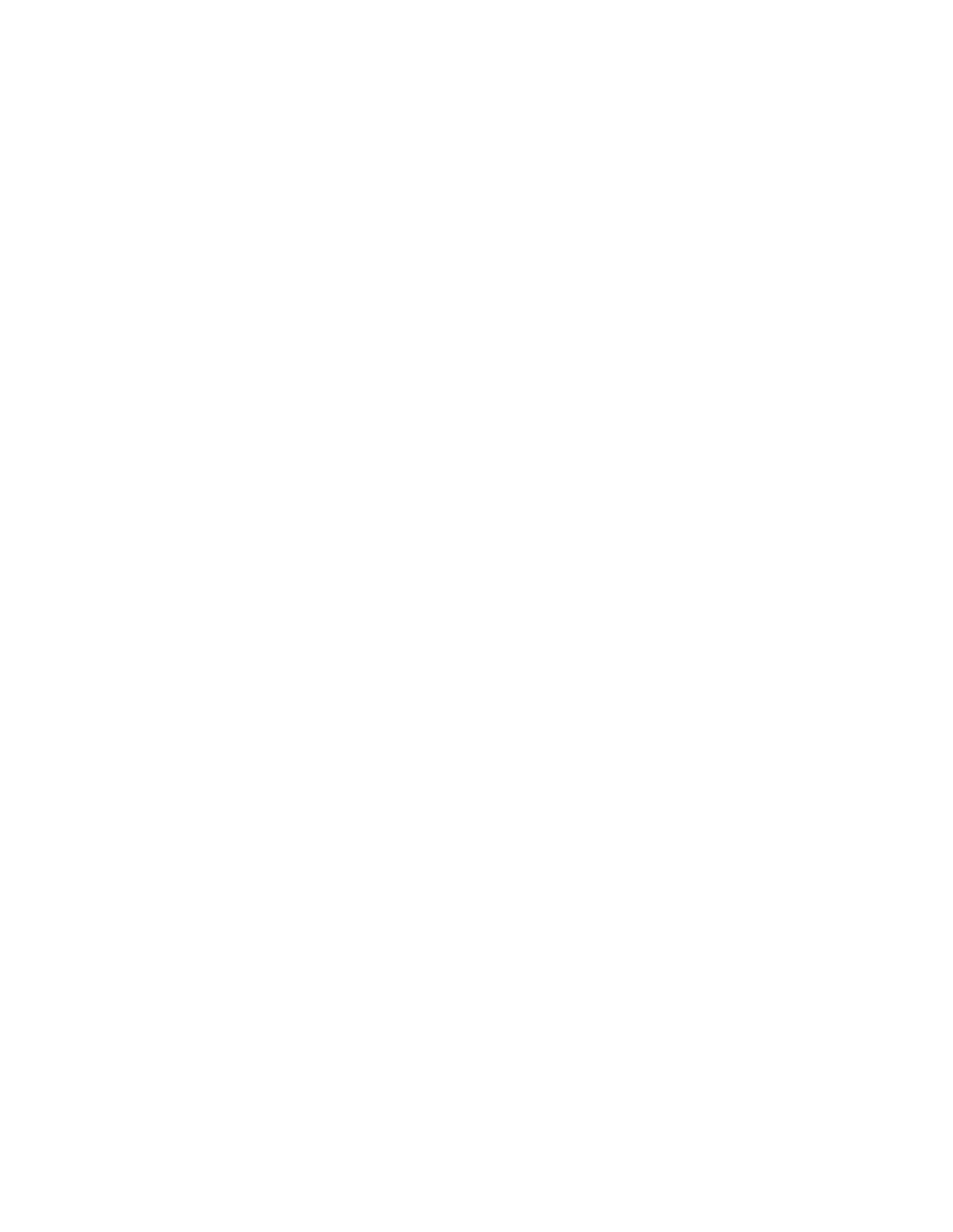#### **1. INTRODUCTION**

This document introduces a proposal for a three-year training and capacity building programme to assist developing countries in establishing and sustaining national programmes for integrated chemicals management through country-driven multi-stakeholder cooperation. The Programme represents the third stage of a long-term Programme of Training and Technical Assistance to Strengthen the Capabilities of Developing Countries in Chemicals Management. It is implemented by the United Nations Institute for Training and Research (UNITAR) in cooperation with Participating Organizations (POs) of the Inter-Organization Programme for the Sound Management of Chemicals (IOMC), as well as other interested partners, including governments, industry and public interest groups.

The first stage of the Programme was implemented during the first half of the nineties through cooperation between UNITAR and UNEP in the context of assisting countries in implementing the voluntary Prior Informed Consent (PIC) procedure of the Amended London Guidelines. One particular project during this stage was the organization of regional workshops on the Prior Informed Consent (PIC) Procedure and awareness raising related to the sound management of chemicals more generally. The independent evaluation of the latter project concluded that the regional approach and the emphasis on the PIC procedure had been successful. A follow-up programme should, however, address the sound management of all dangerous chemicals at the country level and be conducted through cooperation with all Participating Organizations of the IOMC.

During the second stage of the Programme, UNITAR in cooperation with other IOMC organizations, initiated a programme in 1995 to assist countries in preparing National Profiles to assess their national infrastructure for the sound management of chemicals in general. In addition and as a further extension of the first stage, from 1996 -1999 four pilot countries (Argentina, Ghana, Indonesia and Slovenia) were assisted in developing and implementing a national action programme for integrated chemicals management based on national assessments. A number of guidance and training materials were prepared to assist countries in developing national chemicals management policies in line with their priorities. This Pilot Programme also served to promote model cases of national and international cooperation for strengthening national capabilities and capacities for the sound management of chemicals.

The third stage of the Programme, which is implemented from 2000 - 2002, builds upon a careful evaluation of results and experience obtained, in particular from the pilot countries, which was carried out during the first half of 1999. It will focus on (1) consolidating the national programmes for integrated chemicals management in the four pilot countries, (2) supporting the establishment of national programmes for integrated chemicals management in three additional countries using a refined methodology, (3) implementing in-depth training and capacity building projects on selected topics of national chemicals management in three countries, and (4) consolidating and strengthening the cooperation among international organizations and other partners at the international level.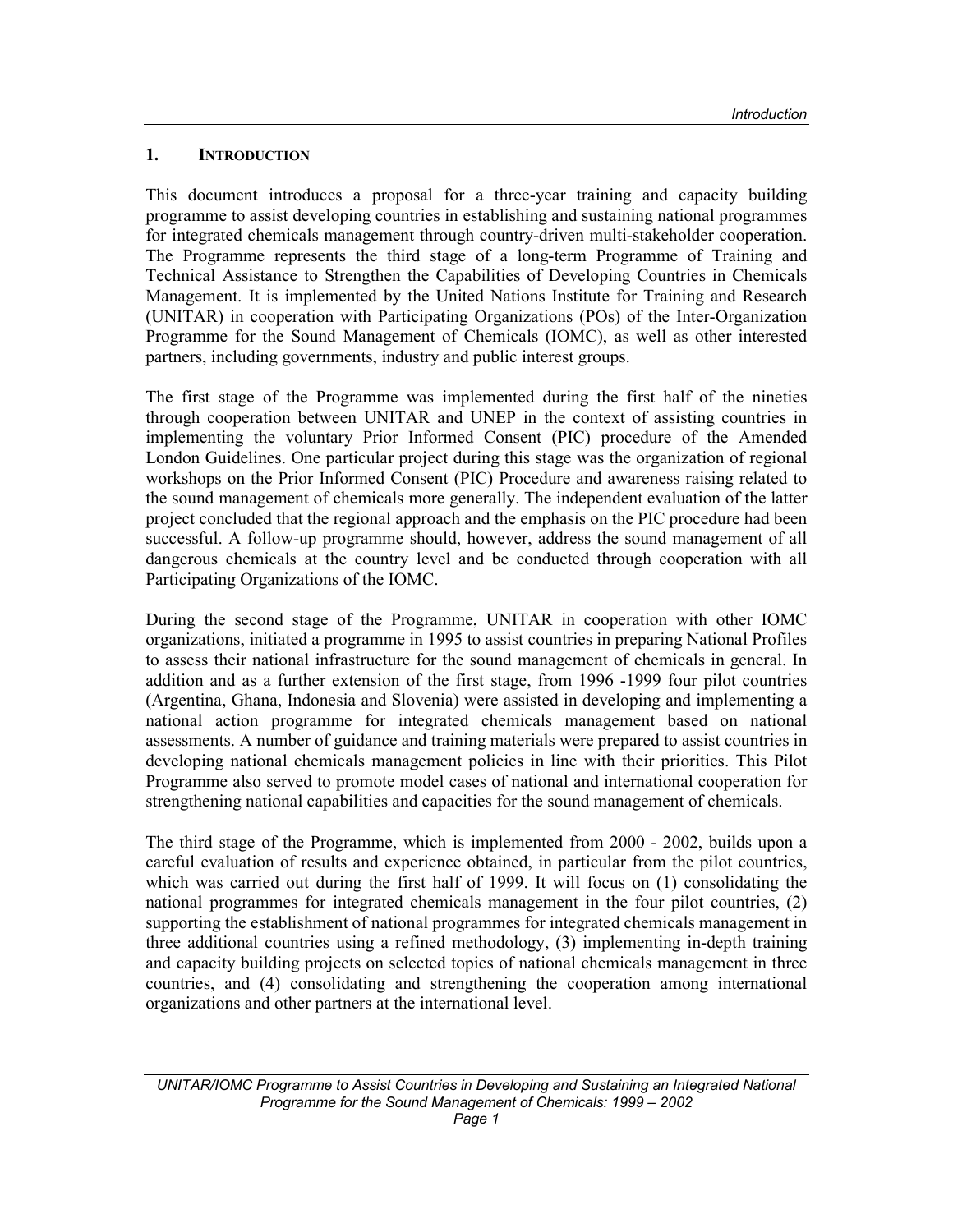#### *Introduction*

This document provides an overview of the strategy, activities and partnerships for the third stage of the Programme. At the same time it is meant to serve as a framework document for donor countries interested in supporting the development of national programmes for integrated chemicals management in developing countries which address both national needs and circumstances while taking into consideration Chapter 19 of Agenda 21, recommendations of the Intergovernmental Forum on Chemical Safety (IFCS), and obligations under various international agreements dealing with chemicals.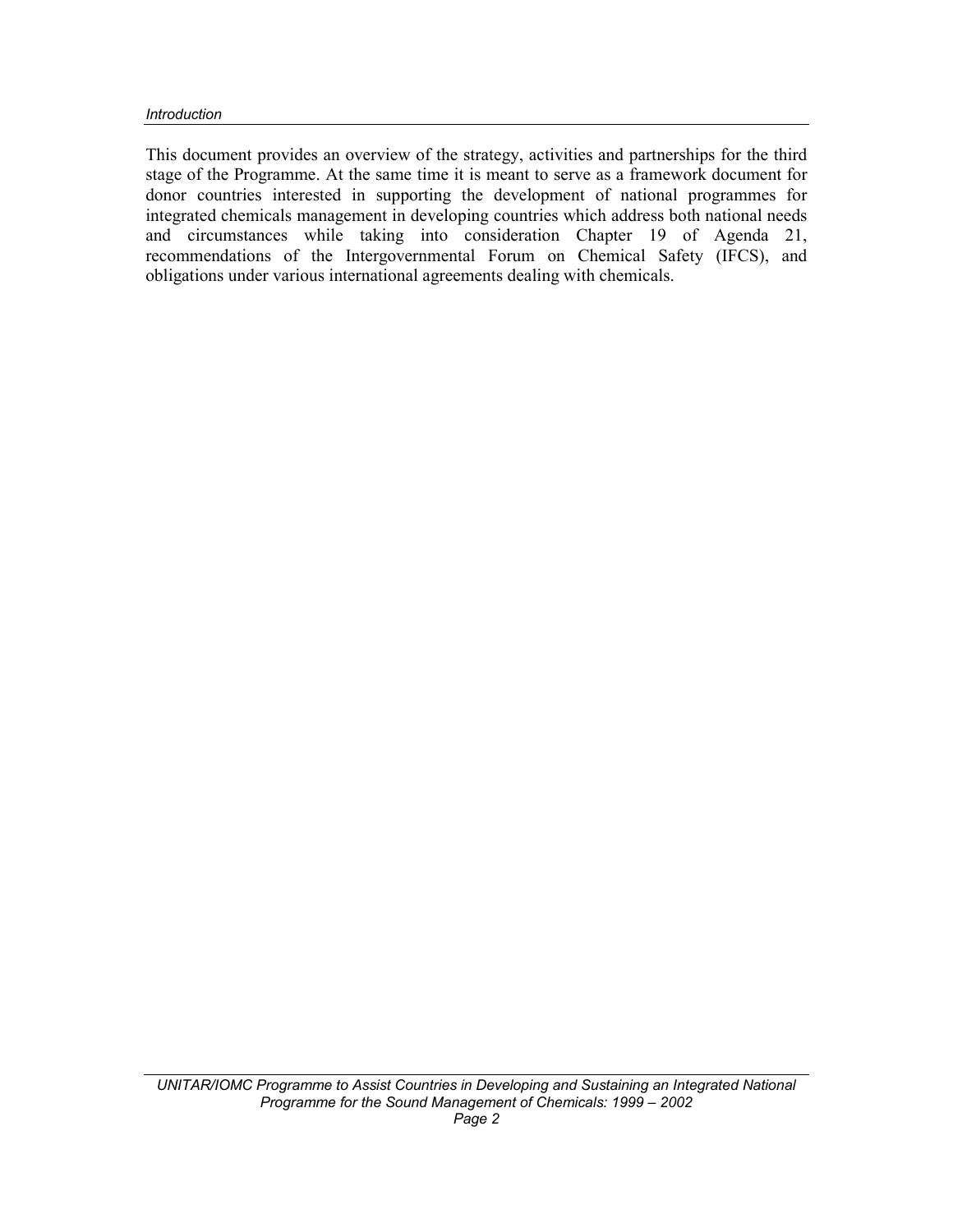# **2. Background**

It is now widely recognized that chemicals need to be managed properly in order to achieve sustainable agricultural and industrial development and a high level of environmental and human health protection.

### **2.1 Adoption of Agenda 21, Chapter 19**

In 1992, the United Nations Conference on Environment and Development (UNCED or "Rio Conference") marked an important event towards the goal of achieving sustainable economic development which meets the needs of the present without comprising the needs of future generations. Heads of States or Governments from more than 150 member countries of the United Nations adopted "Agenda 21", a comprehensive document outlining the responsibilities of States toward the achievement of sustainable development. Recognizing the challenges associated with the sound management of chemicals, UNCED adopted Chapter 19 of Agenda 21 which is entitled "Environmentally Sound Management of Toxic Chemicals, Including Prevention of Illegal International Traffic in Toxic and Dangerous Products." Chapter 19 addresses chemicals management throughout the chemical life cycle and promotes integrated approaches involving all concerned parties at the country level, both within and outside of government.

### **2.2 Establishment of the IFCS**

In 1994, the International Conference on Chemical Safety (Stockholm, Sweden) brought together high level representatives of more than 100 countries to identify priorities and establish mechanisms for the implementation of the recommendations in Chapter 19 of Agenda 21. The Stockholm Conference established the Intergovernmental Forum on Chemical Safety (IFCS), through which countries regularly discuss their activities and priorities for the sound management of chemicals. The Stockholm Conference, marking the first meeting of the IFCS, adopted a "Priorities for Action" plan to implement the recommendations of Chapter 19. One of the priority areas addressed through the IFCS is Programme Area E of Chapter 19 which addresses the issue of strengthening national capacities and capabilities for the sound management of chemicals. The IFCS has issued recommendations that countries establish national chemical safety coordinating committees, prepare National Profiles to assess their national chemicals management infrastructure, set national priorities and initiate national action programmes through involvement of all concerned parties.

# **2.3 Establishment of the IOMC**

International organizations, including UNEP, FAO, OECD, ILO, UNIDO, and WHO, established the Inter-Organization Programme for the Sound Management of Chemicals (IOMC) in 1995, a collaborative agreement to coordinate international activities in the area of chemicals management. In January 1998, UNITAR officially joined the IOMC as its seventh member. Based on the guidance provided through the IFCS, international organizations

UNITAR/IOMC Programme to Assist Countries in Developing and Sustaining an Integrated National *Programme for the Sound Management of Chemicals: 1999 – 2002*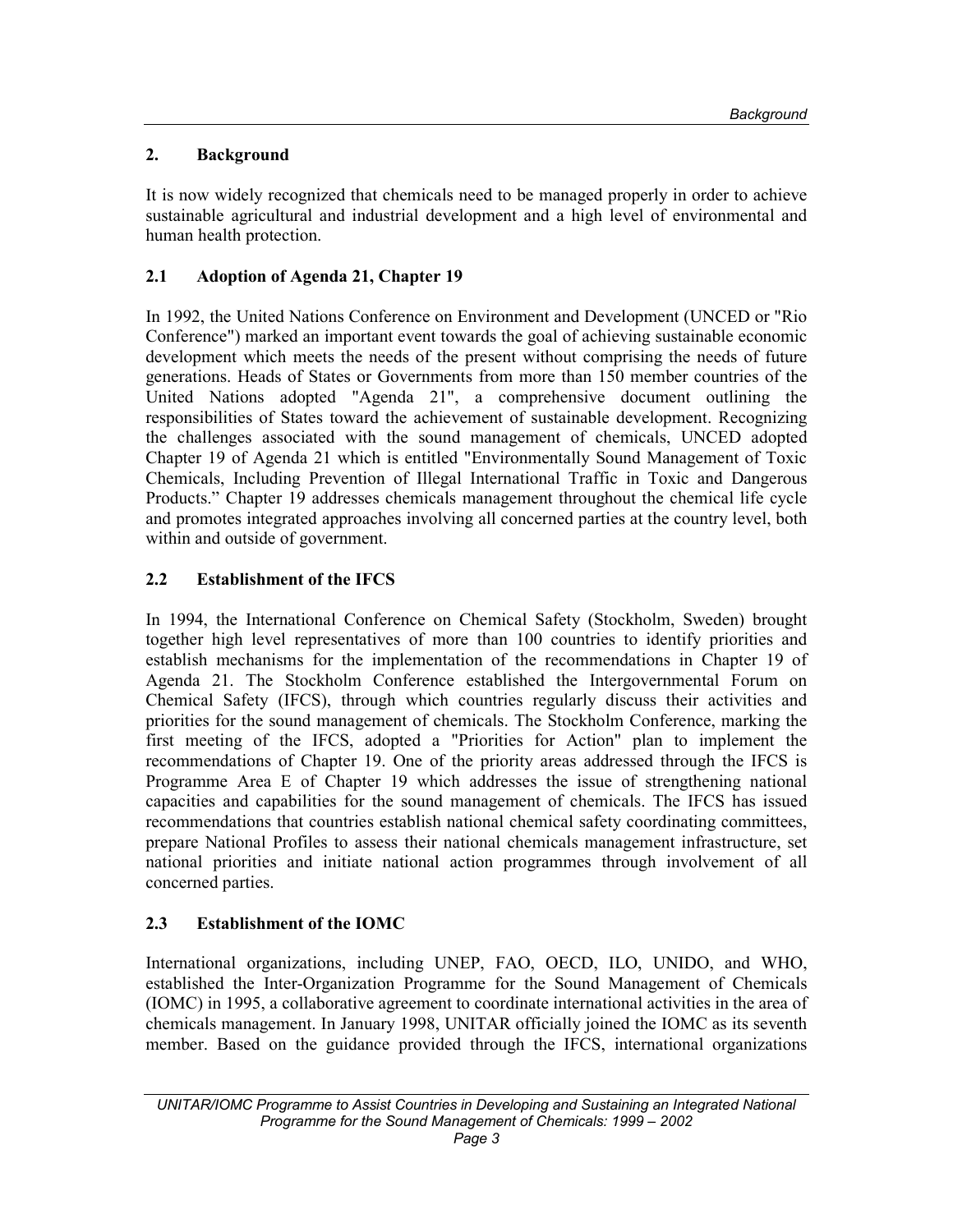#### *Background*

increasingly cooperate in order to better link and integrate their respective programmes in the area of chemicals management and safety. One important role of the IOMC is to coordinate the various programmes of international organizations which aim to strengthen national capabilities and capacities for the sound management of chemicals. One of the challenges to be addressed in the future is to better link capacity building activities of all IOMC POs to country-driven chemical management initiatives which are being catalyzed through the IFCS.

# **2.4 International Agreements and Conventions**

Over the past years, several important developments have taken place towards the further development of international agreements addressing the sound management of chemicals, i.e., the adoption of the Rotterdam Convention on Prior Informed Consent (PIC) and the initiation of negotiations toward a legally binding instrument related to Persistent Organic Pollutants (POPs). Both agreements address specific chemicals which are causing environment and human health concerns and the Rotterdam Convention includes an specific provision (Article 16) aimed at developing the infrastructure and capacity for the sound management of chemicals. Taking action on individual chemicals is, however, dependent on and/or will benefit from the existence of a basic national chemical management infrastructure/programme, which includes sound coordinating mechanisms, adequate legislation, and so on. The challenge will be for countries to establish a national chemical management programme which is "owned" by various ministries as well as other parties of interest, addresses national priorities, and can serve as a "platform" upon which targeted action can be taken to address obligations under various international agreements.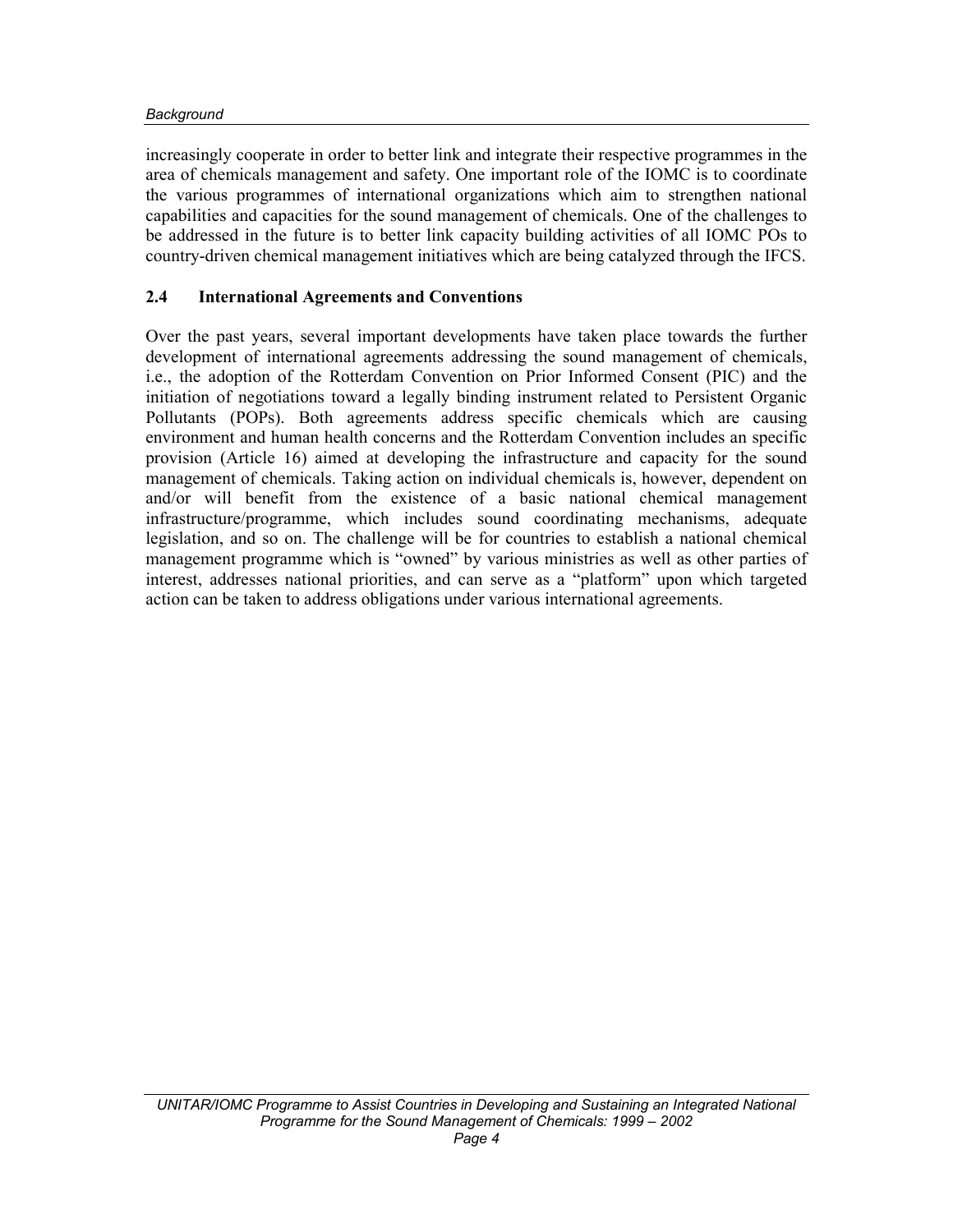### **3. THE UNITAR/IOMC CAPACITY BUILDING PROGRAMME**

### **3.1 Preparation of National Profiles in Countries**

Following the recommendation of the IFCS, UNITAR, in cooperation with all IOMC POs, initiated a programme in 1995 to assist countries in preparing National Profiles to assess their national infrastructure for the sound management of chemicals through a collaborative process involving all concerned parties at the country level. The project was endorsed by the IOMC and is closely linked to the work of the IFCS. A Guidance Document was prepared entitled Preparing a National Profile to Assess the National Infrastructure for the Sound Management of Chemicals - A Guidance Document, subsequently endorsed by the IFCS, and made available to all countries participating in the IFCS. Through the UNITAR/IOMC National Profile Support Programme, which was financially supported by the Governments of Australia, The Netherlands, Switzerland and the United States, and the European Commission, 40 developing countries and countries with economies in transition were supported to prepare a National Profile through multi-stakeholder cooperation. By 1999, some 70 countries around the world have prepared and/or will soon complete a first version of their National Profile, including several OECD Member States. Many developing countries and countries with economies in transition have taken a next step and have used the National Profile as a starting point for determining national priorities for the sound management of chemicals and for the initiation of national follow-up action.

# **3.2 The Pilot Capacity Building Programme for Integrated Chemicals Management**

### 3.2.1 Introduction

The UNITAR/IOMC Training and Capacity Building Programme to Assist Countries in Implementing National Action Programmes for Integrated Chemicals Management was initiated as a pilot programme in 1997 in collaboration with Argentina, Ghana and Indonesia and with financial support from the Swiss Agency for Development and Cooperation (SDC). During the same year, Slovenia also associated itself with the programme as a pilot country. A Project Task Force of representatives of IOMC Participating Organizations and SDC was established which provided guidance and advice on the execution of the Programme throughout its three-year duration.

The Programme supported the pilot countries in implementing/testing a formal national process to systematically address priority issues of national chemicals management, building on the results of the National Profile preparation process and the outcomes of a National Priority Setting Workshop. Technical Task Forces were established in each country to address identified priority areas. To facilitate coordination among the task forces, a policylevel National Coordinating Team was established in each country to guide and oversee the National Action Programme.

In addition, guidance manuals and general resource documents addressing various aspects of developing, planning and implementing a national action programme for integrated chemicals

*UNITAR/IOMC Programme to Assist Countries in Developing and Sustaining an Integrated National Programme for the Sound Management of Chemicals: 1999 – 2002*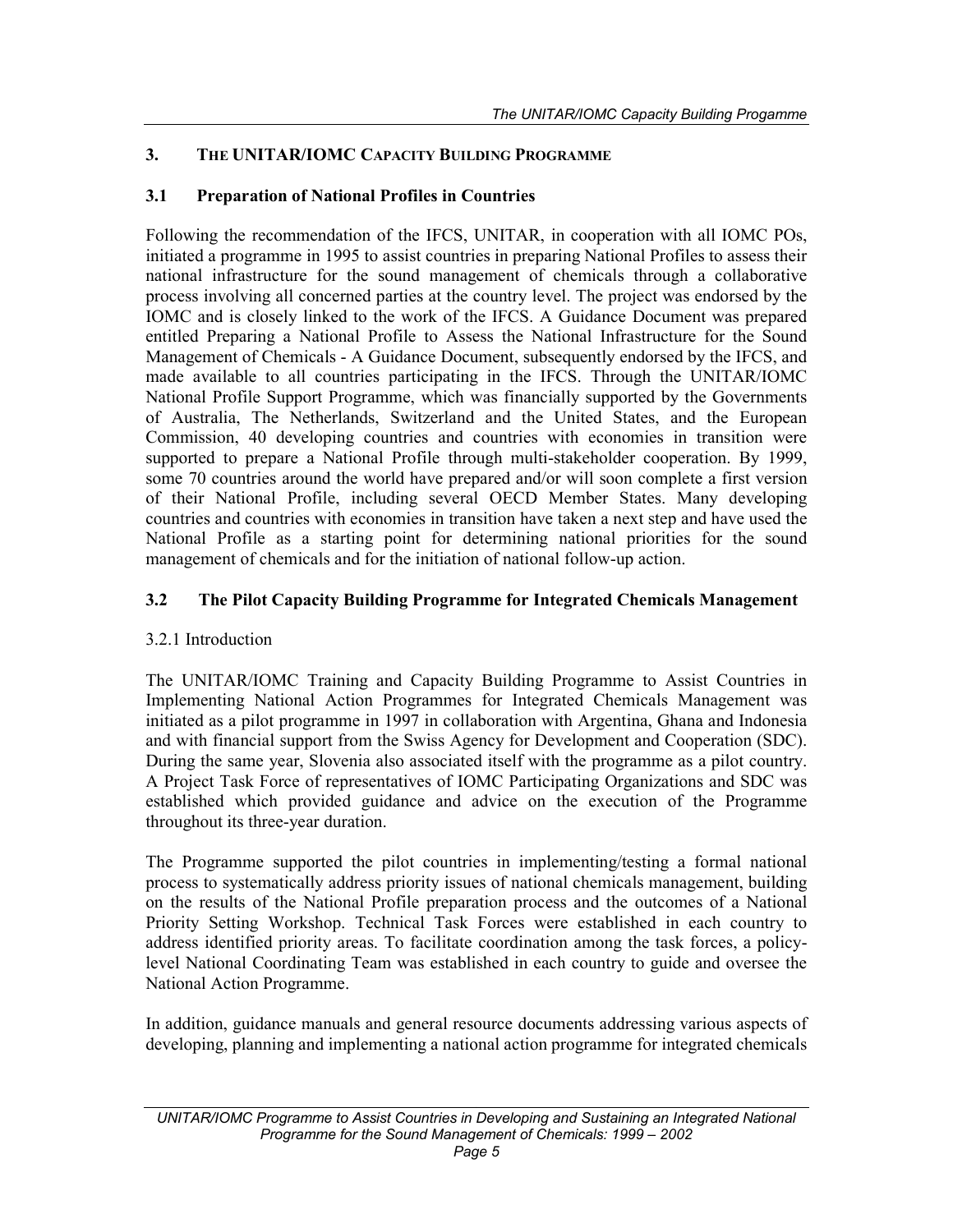management were developed and provided through the Programme for use in pilot countries. Finally, thematic workshops on priority topics of national capacity building were held at the global level to enhance exchange of information and experience among pilot countries and other countries and institutions.

### 3.2.2 Progress Achieved in Pilot Countries

All pilot countries have been successful in establishing national action programmes based on agreed priority issues resulting in a multi-stakeholder "platform" for addressing chemicals management issues. Multi-stakeholder national coordinating teams overseeing the programme are in place in and the issue of chemicals management has been raised as a topic of national concern. Technical task forces have initiated work and have advanced to a stage where plans of action and strategies to tackle certain problems have been formulated. In several cases, task forces have started implementing activities aimed at solving identified problems.

Multi-stakeholder task forces have proven to be practical mechanisms for initiating action on priority topics, and have been particularly useful for issues which require an integrated approach. Many task forces accomplished important groundwork and have set the stage for medium to long-term action to address their respective topics. Thought starters and guidance documents developed and provided by UNITAR/IOMC were considered useful aides to trigger initial and more systematic thinking within task forces and to assist in organizing and implementing targeted action.

In conclusion, the formulation of the national action programmes in all cases has led to a better and more systematic insight and overview of the state-of-the-art with respect to chemicals management in countries, including national priorities as well as relevant contact points and stakeholders. Hence, the transparency with respect to the national strategy for chemicals management has significantly improved and this has facilitated discussions on twinning or other arrangements with potential donor countries.

### 3.2.3 Cooperation Among International Organizations

In 1997, IOMC POs, through a decision of the Inter Organization Coordinating Committee (IOCC), agreed to participate in and advise the Pilot Programme by designating representatives for the Project Task Force (PTF). Regular meetings of the PTF provided a forum for IOMC POs to advise and guide the Programme. Pilot countries were selected by the PTF through consensus, PTF members reviewed and provided comments on the various guidance and resource documents developed through the Programme prior to their dissemination to pilot countries, and a regular exchange of information on relevant activities of IOMC POs took place through the PTF mechanism. In several cases, representatives of IOMC POs from regional/country offices and/or headquarters participated in the pilot countries' National Priority Setting Workshops, National Review Workshops and/or in activities organized at the task force level. In certain cases, the IOMC POs were able to make use of the mechanisms and processes set up at the country level as a framework or entry point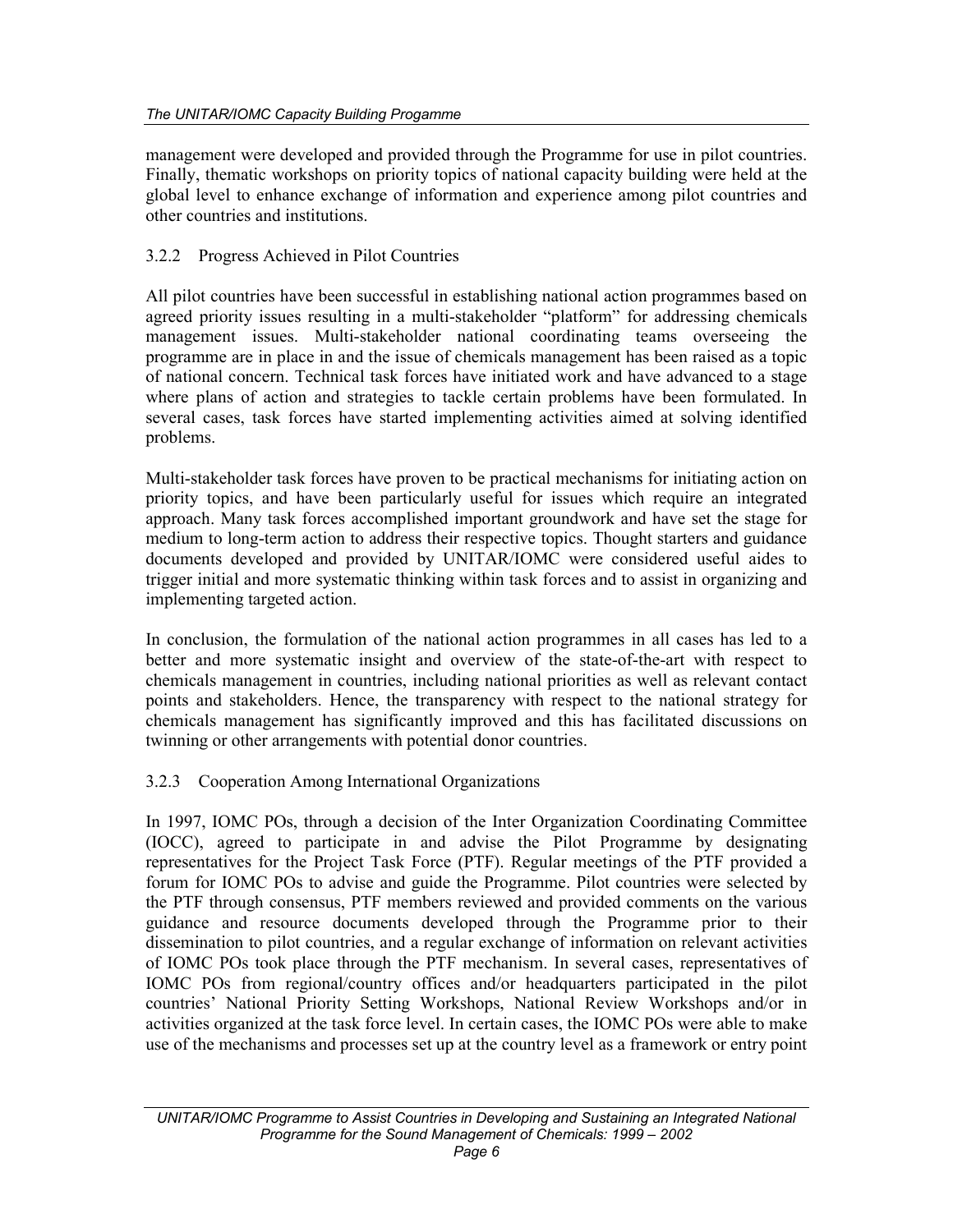for their own capacity building or assistance activities. For example, IPCS provided technical support related to the establishment of regional poison control centers in Argentina which were addressed through one of the Task Forces established in the context of the National Action Programme.

### 3.2.4 Partnerships With Other External Partners

Cooperation with other external partners, including governments, industry and public interest groups was facilitated through the establishment of an Informal Capacity Building Network and through the organization of Thematic Workshops on certain priority topics identified by countries. The purpose of the network was to facilitate an active exchange of information and to draw upon experiences and available expertise of governments, international/regional organizations, industry, research/academia and other non-governmental groups to enhance the implementation of Programme activities, at the national and international levels. A first meeting of the network was held in Geneva, Switzerland from 11-13 November 1997. Representatives of the pilot countries had the opportunity to present and discuss with other members of the informal network their ongoing and planned activities in the context of their National Action Programmes, in particular the activities of the Technical Task Forces.

The active involvement of other organizations/governments in the Informal Capacity Building Network evidenced the widespread interest in the approach and led to several concrete partnerships between external partners and pilot countries. These included, for example: provision by GTZ of computer equipment for 15 regional poison control centers and related assistance in Argentina; input to national strategy development on pesticides management by a representative of the Government of the Netherlands through a 10-day visit to Ghana and the establishment of a subsequent follow-up technical assistance project involving Dutch expertise; and provision of support and expertise to Indonesia for the organization of a national workshop on Material Safety Data Sheets (MSDSs) by the U.S. Chemical Manufacturers' Association (CMA).

### 3.2.5 Contribution to International Policy Discussions

The IFCS has provided important policy support for the "philosophy" developed through the Pilot Programme. During the second meeting of the IFCS in February 1997, a recommendation was agreed upon that all countries should establish national priorities and address these priorities through national action programmes following the preparation of a national profile. Pilot countries were requested to report back on lessons learned to the IFCS. A report summarizing progress made and experiences gained was one of the official background documents for the IFCS Third Intersessional Group (ISG-3) meeting in December 1998. Pilot countries have also been active in sharing their experiences in the context of regional IFCS meetings and have expressed their interest to assist other countries in initiating similar processes.

The idea of a capacity building network, which has been tested through the Pilot Programme in an informal setting with a focus on the four pilot countries, was also supported by

*UNITAR/IOMC Programme to Assist Countries in Developing and Sustaining an Integrated National Programme for the Sound Management of Chemicals: 1999 – 2002*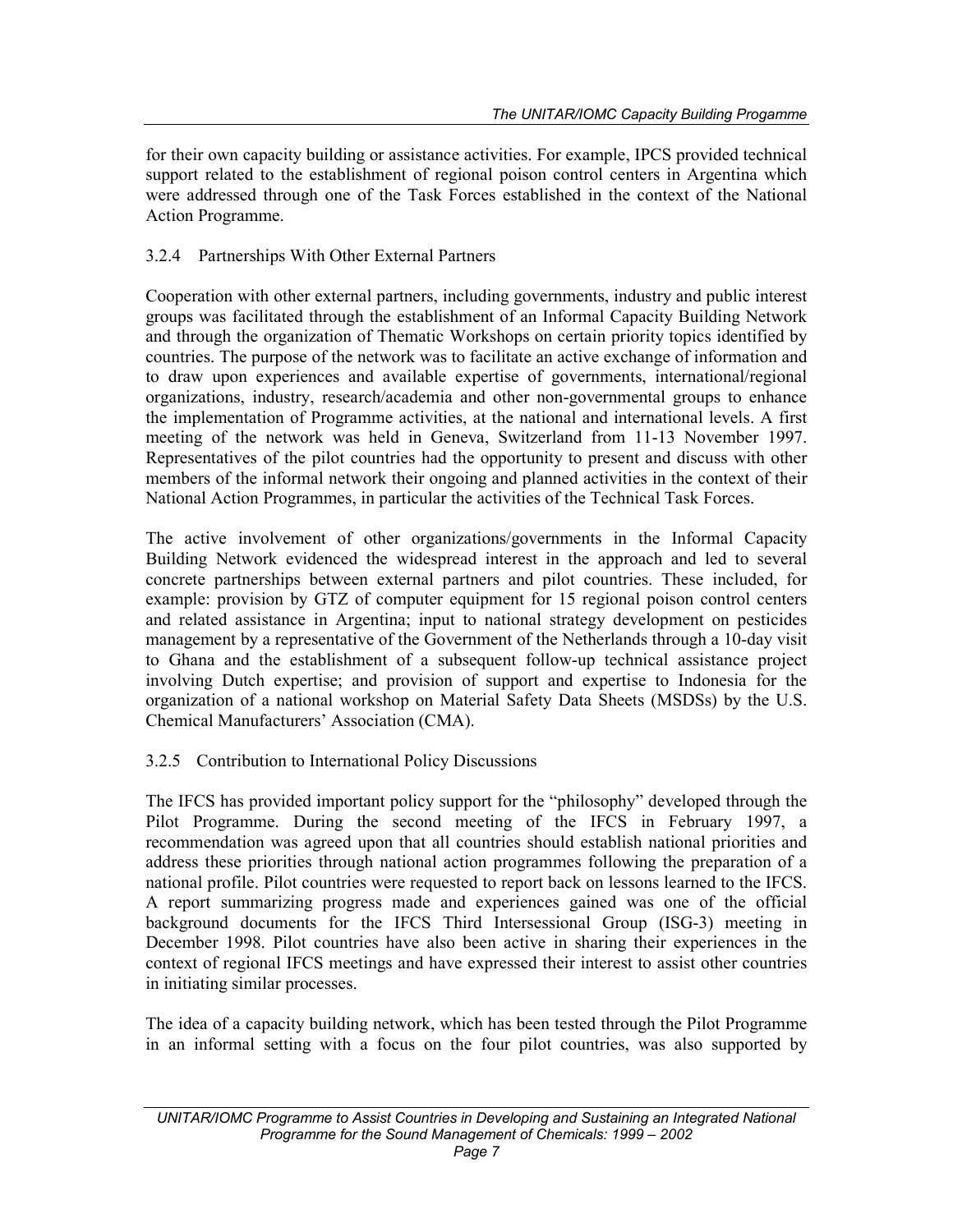IFCS/ISG 3 and UNITAR was requested to work with other IOMC POs, countries and other interested parties to develop draft terms of reference for the network for discussion and possible adoption at Forum III in the year 2000. The network would function, inter alia, as an international platform for the exchange of information and experiences among countries and other actors, and thus would potentially contribute to the establishment of twinning arrangements and other forms of cooperation in the context of chemicals management capacity building initiatives.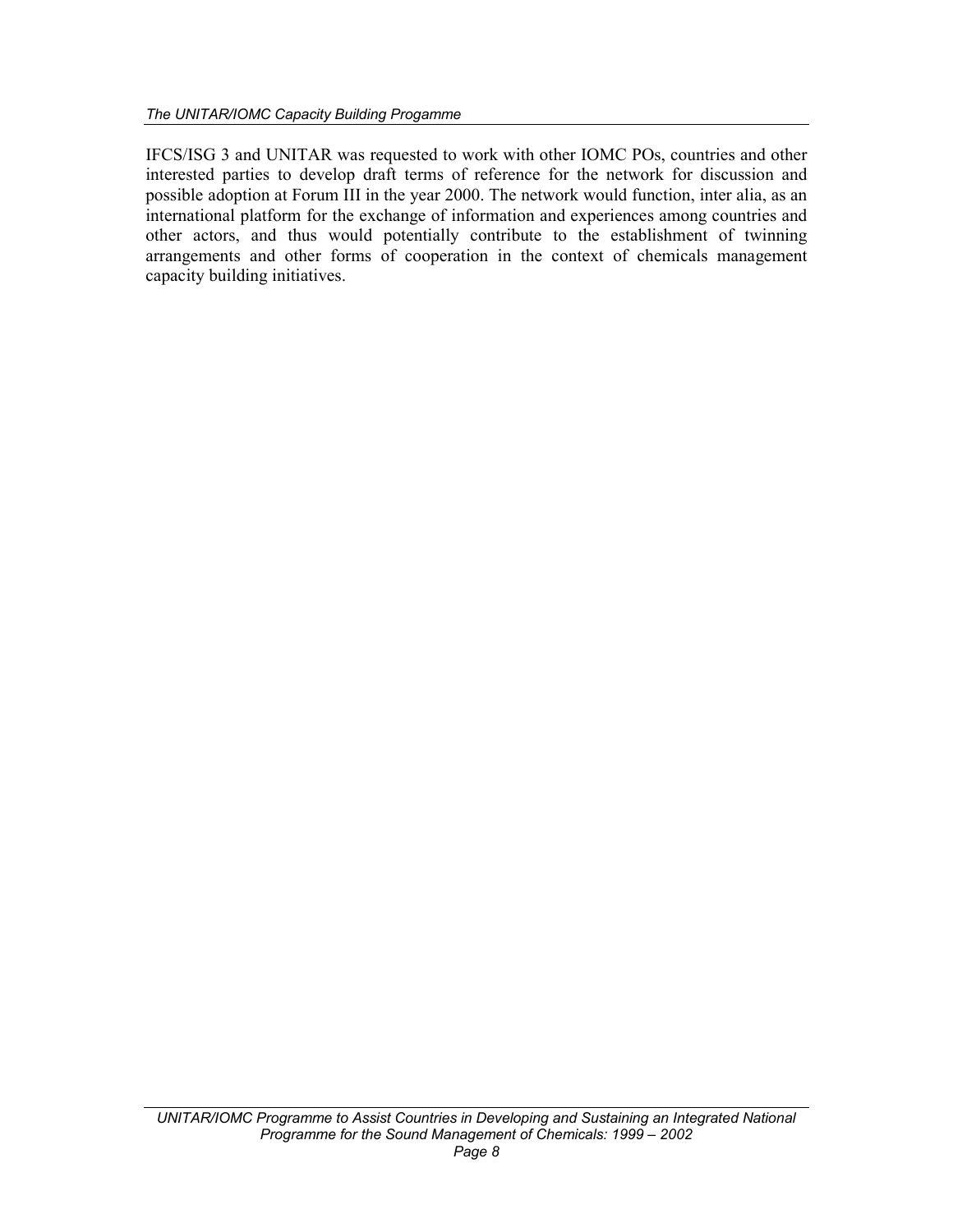#### **4. CHALLENGES TO BE ADDRESSED**

While some developing countries have made significant progress in the establishment of national programmes for the sound management of chemicals, discussions in the IFCS have demonstrated that the great majority of developing countries do not have such national systems in place. Nevertheless, through the Pilot Programme several successful initiatives have been undertaken and international experience is now available to assist countries in their efforts. The challenge now will be to learn from the experiences gained in pilot countries, and to reach out to additional countries through south-south co-operation and involvement of international organizations, bi-lateral donor countries and others parties interested in providing assistance.

### **4.1 At the Country Level**

Drawing upon the experiences of the pilot countries which participated in the Pilot Programme some of the main challenges related to the development of sustained national action to systematically strengthen chemicals management and related institutional capacities, and which will need to be carefully addressed during the next stage include, for example:

- awareness raising of national decision makers;
- formalizing national inter-ministerial co-ordination with ownership of all ministries;
- developing sound plans of action on identified priorities, with clear goals and objectives as well as planned activities and resource implications;
- accessing development co-operation funding available at the national level; and
- developing a national "platform" which can serve as the forum for addressing national priority issues and as a key entry mechanism for international assistance.

### **4.2. At the International Level**

At the international level, one of the challenges of moving towards a more integrated approach to capacity building assistance is that IOMC POs have their own programme priorities, as mandated by the respective governing bodies, their own planning and budget cycles, their own criteria for considering requests for assistance or funding, and their own channels of communication with national governments. A broad cross-sectoral programme with a number of countries involved and several IOMC POs playing their most appropriate roles is therefore challenging to implement. More work needs to be undertaken to develop the correct formula for achieving an optimal synergistic effect among the assistance activities of IOMC POs, both at the international level and within countries.

Despite the fact that many countries and, indeed, the IFCS itself, have been very supportive of the overall "philosophy" of the Pilot Programme to facilitate integrated approaches to

*UNITAR/IOMC Programme to Assist Countries in Developing and Sustaining an Integrated National Programme for the Sound Management of Chemicals: 1999 – 2002*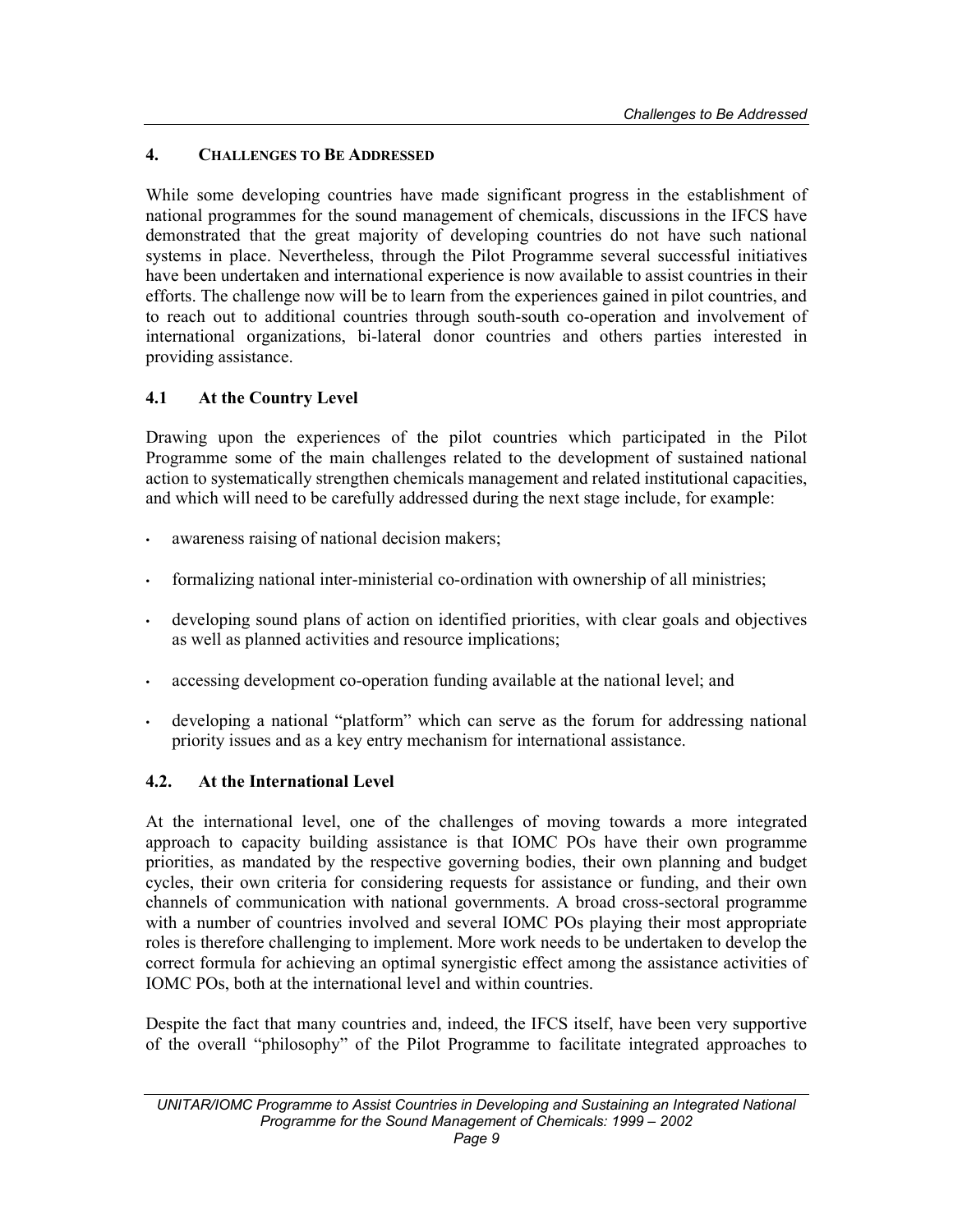chemicals management in countries, the interest of the international community has, at the same time, become increasingly focused on internationally negotiated agreements for the control of specific substances such as PIC chemicals and POPs. This represents a challenge but also raises the opportunity of enhancing the mutually supportive linkages between convention-related capacity building and the more broad-based and integrated approach which is promoted through this Programme. One of the major conclusions generated through the Pilot Programme was that the establishment of national multi-stakeholder co-ordinating mechanisms can provide a useful entry point and platform for the more effective implementation of targeted activities, e.g. those related to the implementation of international agreements. Further work will be needed to address this challenge during the next stage of the Programme by fostering sound linkages at the international and national levels.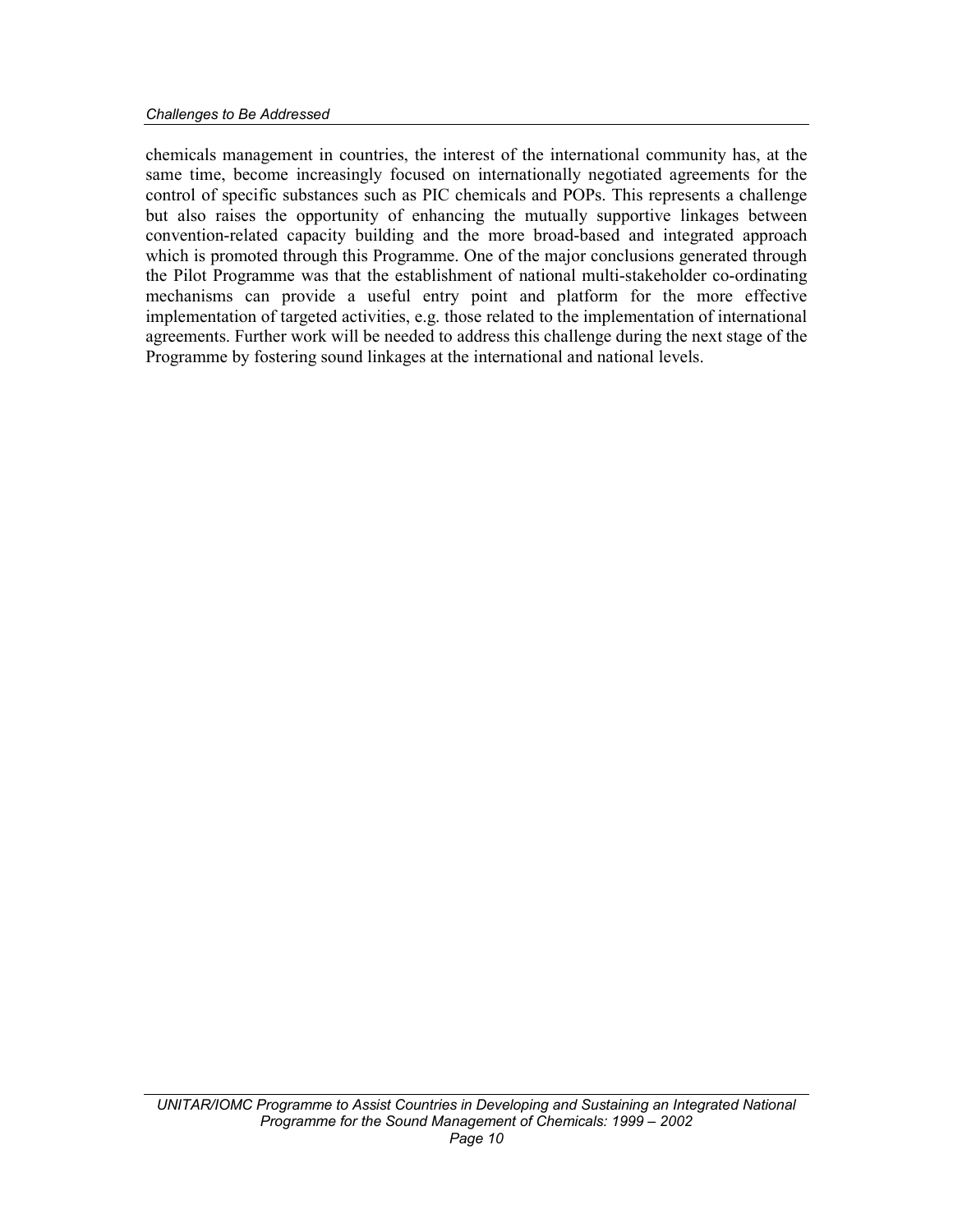### **5. GLOBAL AIM AND EXPECTED RESULTS**

#### **5.1 At the Country Level**

Taking into account progress achieved, but also the challenges and opportunities identified during the Pilot Programme, the global aims and expected results of the next stage at the country level are the following:

- Argentina, Ghana and Indonesia will consolidate their national programmes on integrated chemicals management and take additional follow-up action, including the mobilization of required resources through national means and/or external sources;
- three additional developing countries will initiate and develop national programmes for integrated chemicals management, and plans of action on priority topics, in accordance with the revised guidance document/methodology ("horizontal" focus)
- in-depth country-based training and capacity building projects on selected priority topics of national chemicals management will be implemented in three countries ("vertical" focus")

Throughout the design and implementation of country-based activities carried out through the Programme, the guiding principles of OECD for technical co-operation and *Donor Assistance to Capacity Development in Environment* are taken into full consideration. These guidelines promote the inter alia:

- "ownership" of projects by the intended beneficiaries and their central role in planning, design and management of technical co-operation;
- self-reliance of long term institution building, especially in the area of policy analysis;
- long term capacity building rather than immediate performance improvement;
- strengthening institutional pluralism in civil society; and
- making use of greater use of local expertise;

In practice implementing these guiding principles in the area of chemicals management capacity building are pursued by the Programme by ensuring that potential partners countries:

- have identified their priorities by means of preparing a National Profile and organizing National Priority Setting Workshops;
- involve all concerned ministries as well as parties outside of government (i.e. industry, public interest groups, and academic institutions) in the design and implementation of specific projects;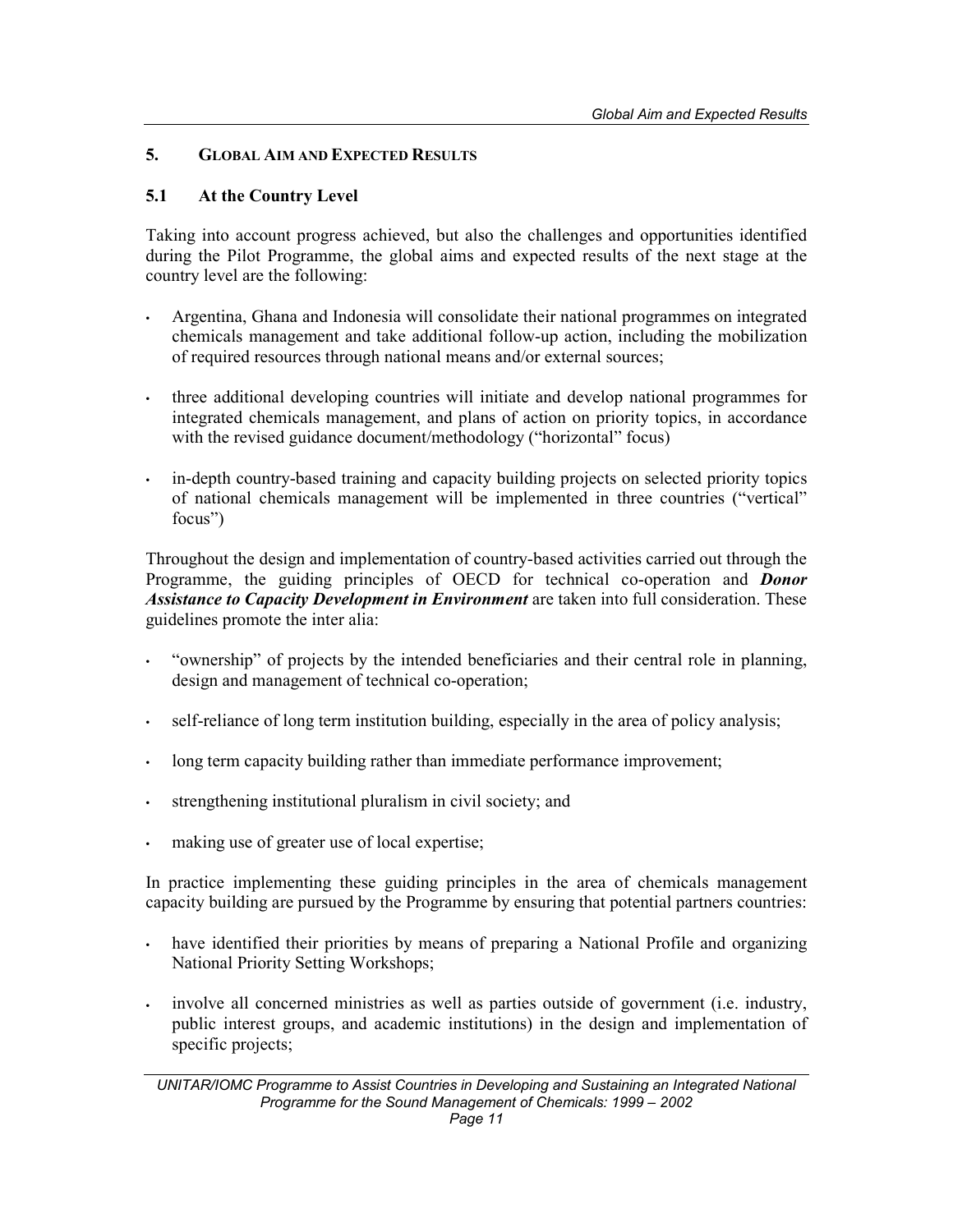- assume significant responsibility in managing projects within the framework of a well defined Memorandum of Agreement;
- carry out a significant of activities through local expertise and consultants; and
- have the opportunity to share their experience with other developing countries through twinning arrangements and other means of co-operation.

# **5.2 At the International Level**

At the international level, the global aims and expected results are the following:

- IOMC POs will collaborate in refining and further developing the guidance and training material which was tested through the Pilot Programme;
- IOMC POs will consider, if applicable and as appropriate, the plans of action developed by partner countries in the context of their medium and long term programme planning, with a view to possible provision of support within their respective areas of expertise;
- co-operation among UNITAR and IOMC POs will be consolidated by maintaining the Project Task Force as the main steering body for the Programme;
- partnerships among countries in a given (sub)region with common problems or priorities will be promoted, whenever appropriate;
- additional partnerships with regional organizations as well as twining arrangements between countries with advanced chemicals management schemes and partner countries will be promoted with a view towards decentralizing implementation of the programme approach; and
- results of country projects will be made available to a wide audience via the Capacity Building Network.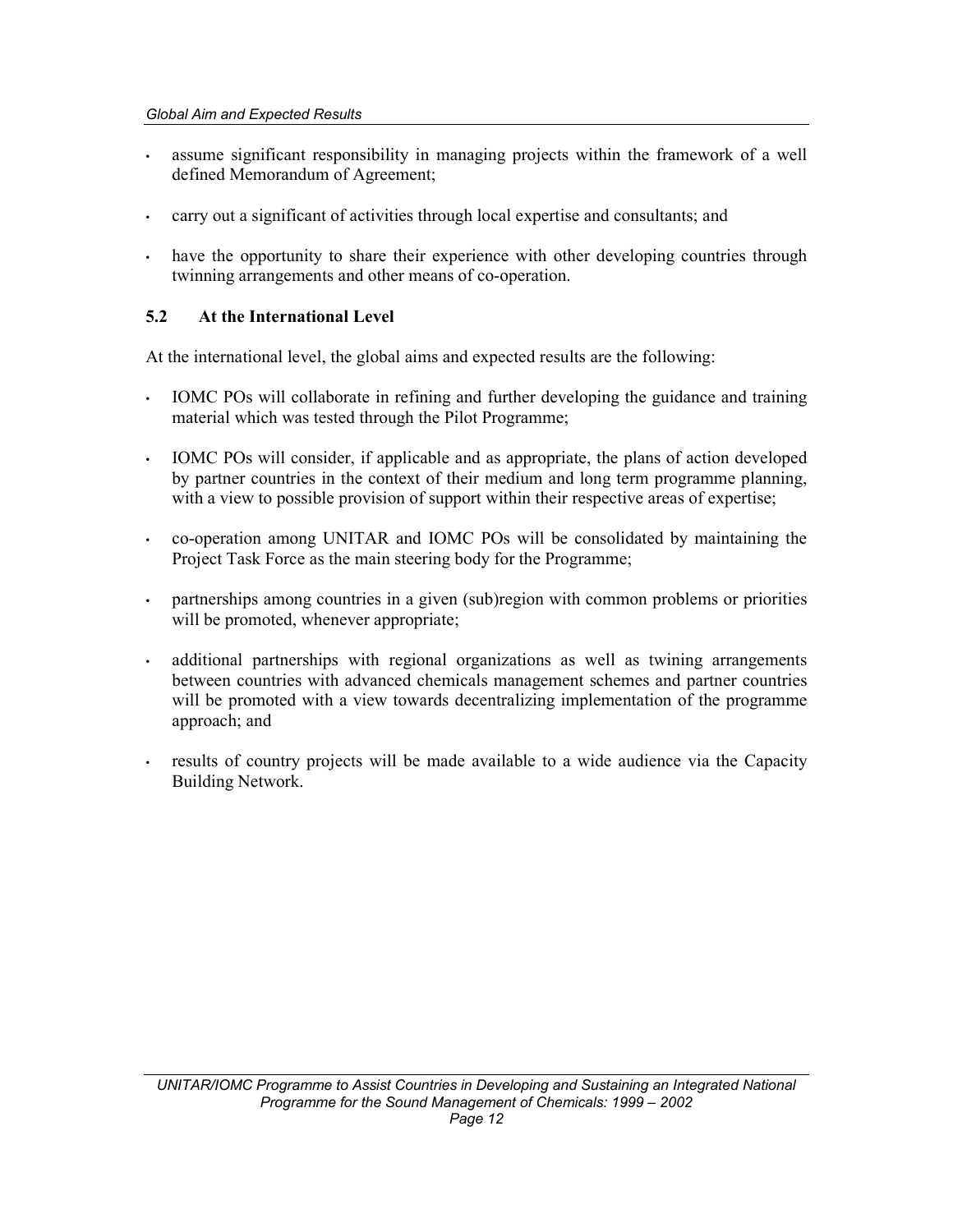### **6. STRATEGIES AND ACTIVITIES**

### **6.1. Consolidation of Programmes in Argentina, Ghana, Indonesia**

Each of the pilot countries which participated the Pilot Programme has organized a National Review Workshop which set the stage for a long term national programme for the sound management of chemicals. Specific recommendations for targeted follow-up action have been agreed by consensus and further action has been initiated. During Phase III of the Programme support is provided to the pilot countries with an emphasis on sustaining the initiated action and mobilizing national as well as additional international funding for targeted follow-up projects. Specific emphasis is placed on supporting:

- dissemination of results of the Pilot Programme to a wide national and international audience;
- development of proposals on selected topics/issues for which national resources are not sufficient; and
- facilitating a dialogue with IOMC POs as well as bi-lateral donors present at the country level to explore the development and implementation of specific follow- up projects which have emerged from the National Action Programme process.

### **6.2 Development of National Programmes for Integrated Chemicals Management in Three Additional Countries ("horizontal" activities)**

Taking into consideration the lessons learned through the Pilot Programme, three additional countries will be selected and invited to commit to initiate and sustain a national programme for integrated chemicals management based on the following refined list of elements:

- A National Profile to assess the national chemicals management infrastructure is prepared and regularly updated;
- A National Chemicals Management Coordinating Mechanism is formalized and a mechanism for exchange of information on relevant activities/initiatives of various ministries is in place;
- Milestones towards the implementation of Chapter 19 and related international agreements are set up and national priorities for future work and projects in particular areas are developed;
- Plans of Actions for a select number of identified priorities are prepared which outline goals and objectives, planned activities, mechanisms for implementation, linkages to the national chemicals management framework, resource needs, etc.;
- a Resource Mobilization Strategy is developed to pursue support through national means as well as form bi-lateral donors and multi-lateral organizations;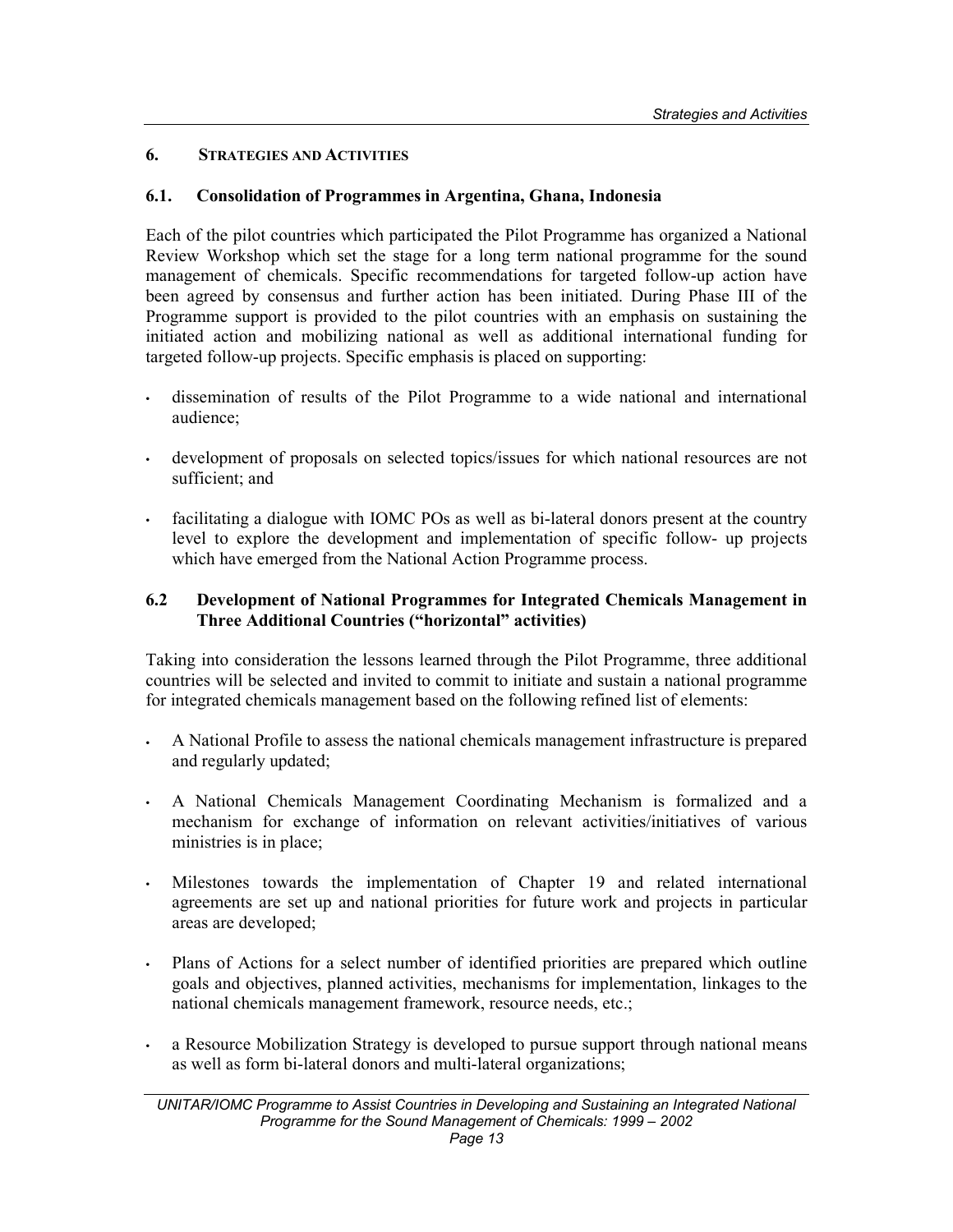- subject to the availability of resources, specific Projects to implement the Plans of Action are implemented through the appropriate ministries and/or organizations;
- progress is regularly reviewed and priorities and milestones are adjusted accordingly;
- all means are regularly pursued to raise the awareness of national decision makers about the importance of sound chemicals management for sustainable national economic and social development; and
- a communications/outreach strategy is developed to communicate key developments and achievements of the national programme to all interested parties, both national and international, e.g through brief publications, the Internet, etc.

Countries will be selected by the Project Task Force, based on their expressed national commitment to address the various elements of the refined programme methodology, as outlined above, through multi-stakeholder collaboration.

### **6.3 Implementation of In-depth Training and Capacity Building Projects on Priority Topics of National Chemicals Management ("vertical" activities)**

It is not uncommon for national policy makers to identify a certain chemical management related problem or issue which needs to be addressed with some urgency. However, often a strategy for tackling the issue may have not yet been worked out, there may not be a tested methodology available for addressing the issue at hand (e.g. due to its multi-sectoral nature), or there may be insufficient relevant experience in the country. Past experiences indicate that targeted guidance and support which aims to assist countries in the formulation and implementation of appropriate strategies can be effective in such cases. However, the methodology for providing such assistance and advice to countries needs further careful consideration and development, in order to ensure, inter alia, that the country is helped in a neutral way to arrive at a country-owned and practical strategy that meets national needs while at the same time making effective use of internationally available experience and expertise.

In addition to assisting three countries in the strategy formulation process for a national programme for integrated chemicals management ("horizontal" focus), the next phase of the Programme would, subject to availability of resources, also include in-depth country based training and capacity building projects ("vertical" focus) which address specific issues of national chemicals management which have been identified by countries in the context of preparing a National Profile and/or organizing a National Priority Setting Workshop.

The initiation of these projects would take into consideration experience gained through the pilot countries, the Thematic Workshops and relevant experiences of other countries, international organizations and others. They could be initiated with partner countries from earlier stages of the Programme and/or with other countries which have completed a National Profile and organized a National Priority Setting Workshop.

*UNITAR/IOMC Programme to Assist Countries in Developing and Sustaining an Integrated National Programme for the Sound Management of Chemicals: 1999 – 2002*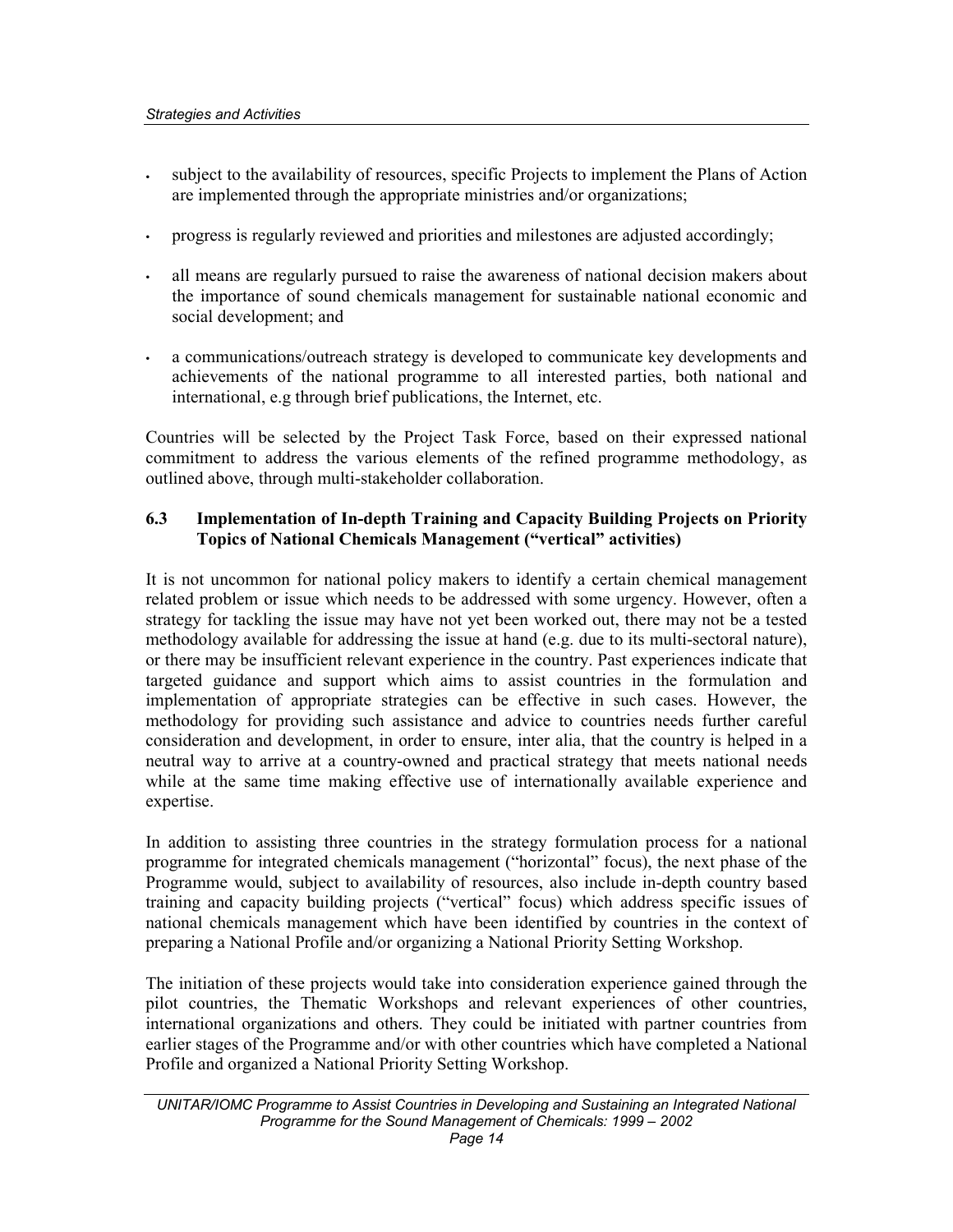Each "vertical" training and capacity building project will be implemented over a period of 2  $\frac{1}{2}$  - 3 years through the following stages:

- 1. Development of a Memorandum of Agreement with the project partner (project planning, 2-3 months)
- 2. Establishment of a multi-stakeholder task force in the partner country (3-4 months)
- 3. In-depth assessment of the relevant infrastructure in the partner country (situation/problem analysis, 3-5 months)
- 4. Development of a Plan of Action outlining goals and objectives, planned activities, institutional implementation mechanism, etc. (strategy formulation, 3-4 months)
- 5. Implementation of targeted activities, such as workshops, consultations with external experts, preparation of a strategy/policy documents, etc. (strategy implementation, 12-15 months)
- 6. Preparation of a final report outlining progress achieved, difficulties encountered, suggested/required follow-up activities, etc. (2-3 months)
- 7. Project evaluation (1-2 months)

### **6.4 Development of Supporting Guidance and Services**

In support of the country-based activities outlined in sections 6.2  $\&$  6.3, several activities will be implemented/coordinated through the Programme at the international level. Initial emphasis will be placed on revising the methodology and corresponding guidance document on developing and sustaining national programmes for integrated chemicals management, and on the preparation of related training material. In particular, support materials will be developed on sound project planning and management, and financial resource mobilization, respectively, two bottlenecks which were identified during the Pilot Programme. In addition, work will continue to provide countries with appropriate information, examples, etc. to help them address selected priority topics of national chemicals management capacity building. This will be achieved through the organization of Thematic Workshops, the further development of the Thought Starter series, and development of modules of the chemicals management instruments resources series (the "Tool Book").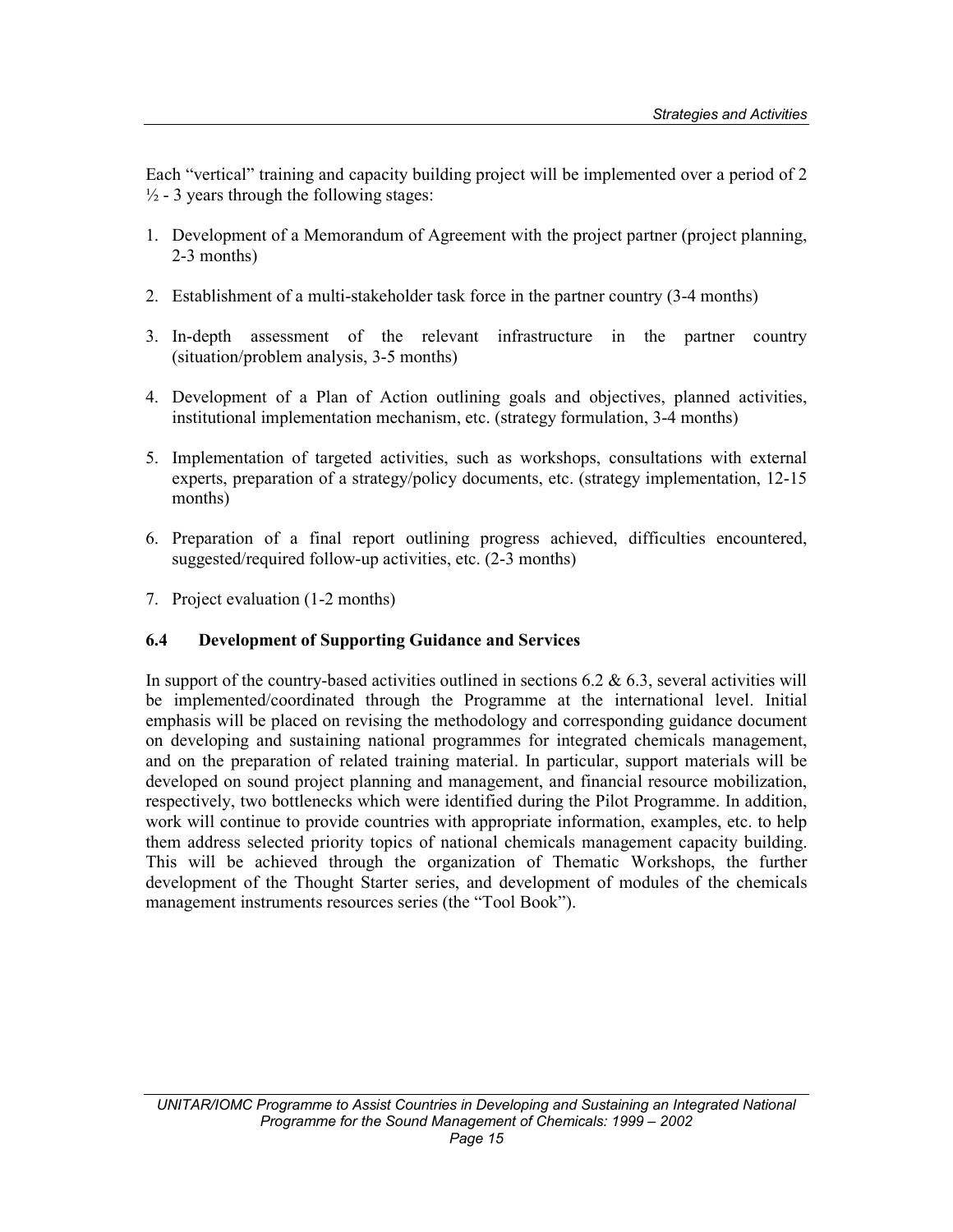### **6.5 Development of a Global Capacity Building Network**

Based on the experience gained through the Pilot Programme and as a follow-up to the ISG-3 IFCS recommendation to develop a capacity building network for the sound management of chemicals, the Programme will facilitate the consultation process to develop a draft terms of reference for the network and support the organization of a review meeting in early 2000. Parallel to this, further development of capacity building services will continue, such as expanding the library of existing guidance and training materials, initiating a library of innovative country case studies, and development of a simple mechanism for information exchange on ongoing projects (linked to IOMC activities and the OECD development assistance survey).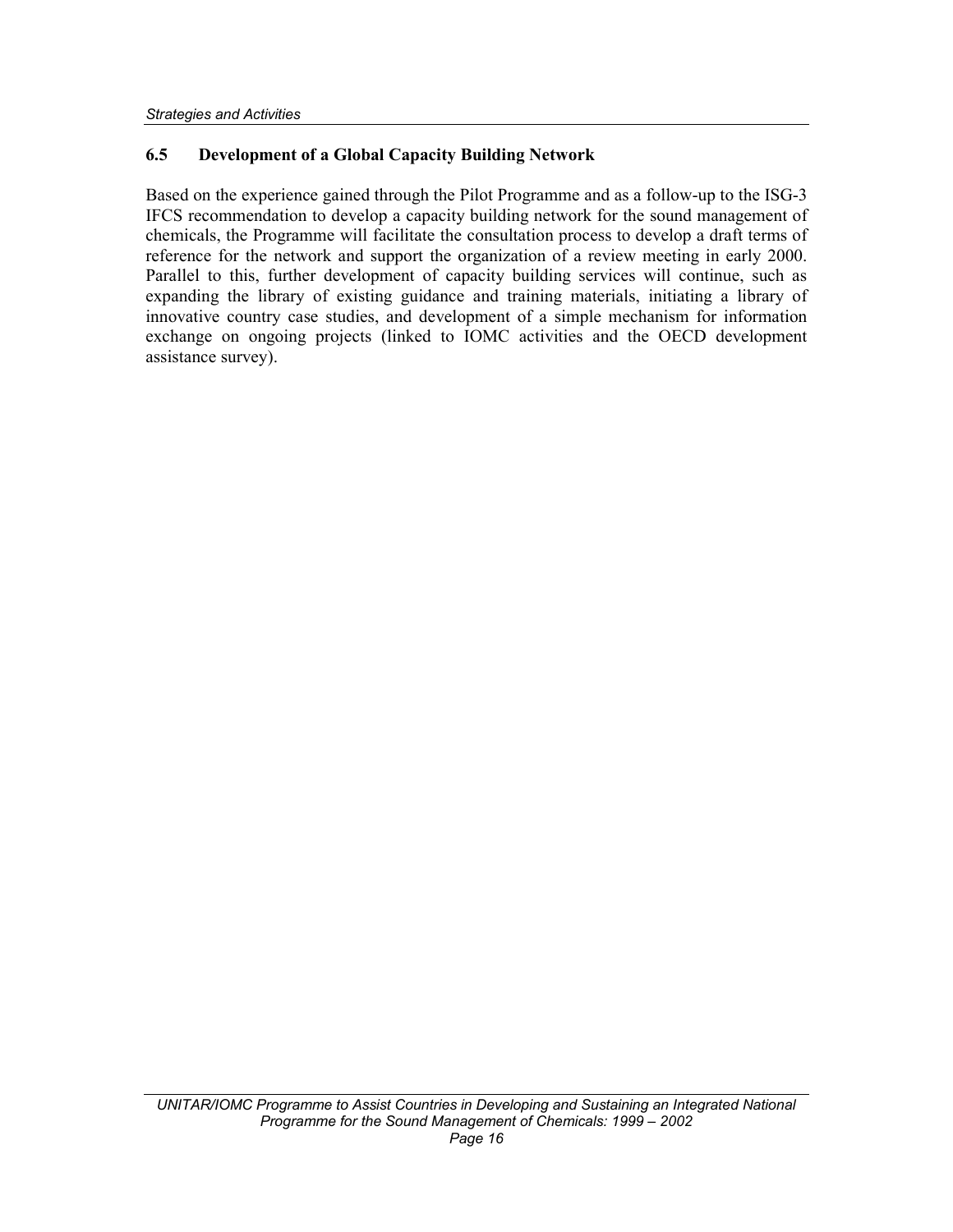# **7. Partners**

# **7.1 National Partners**

At the country level, the involvement of various ministries concerned with aspects of chemicals management will be a precondition for initiating a cooperation, and should include Ministries of Environment, Agriculture, Health, Labor, Industry, Transport, etc..

In addition to government ministries, various parties and organizations outside of government play an increasingly important role in strengthening chemicals management at the national and local levels and thus should also be involved. For example, industry, as the producer and primary user of chemicals, has a major responsibility to reduce chemical risks throughout the chemical life cycle, including production, packaging, transport, use and disposal. Industry is also the source of most of the information on chemical risks.

Public interest groups, such as environmental and consumer groups and labor unions, are also recognized through Agenda 21 as important contributors to the sound management of chemicals at the national and local levels and should be involved in the process. These groups often work at the grassroots level and therefore can contribute to a better understanding of actual problems and the development of solutions.

# **7.2 International Partners**

Recognizing the valuable co-operation among IOMC POs during the Pilot Programme, the Project Task Force, which includes representatives of all IOMC POs, as well as a representatives of the donor countries which support the Programme continues to serve as the steering group. Additional emphasis will be placed on mobilizing commitment of national and regional representatives of IOMC POs.

Co-operation with governments from countries with advanced chemicals management programmes, public interest groups, and bi-lateral development co-operation agencies will also be strengthened, in particular through co-operation in the context of the Capacity Building Network for the Sound Management of Chemicals and at the country level where twinning arrangements with specific task forces will be explored and encouraged.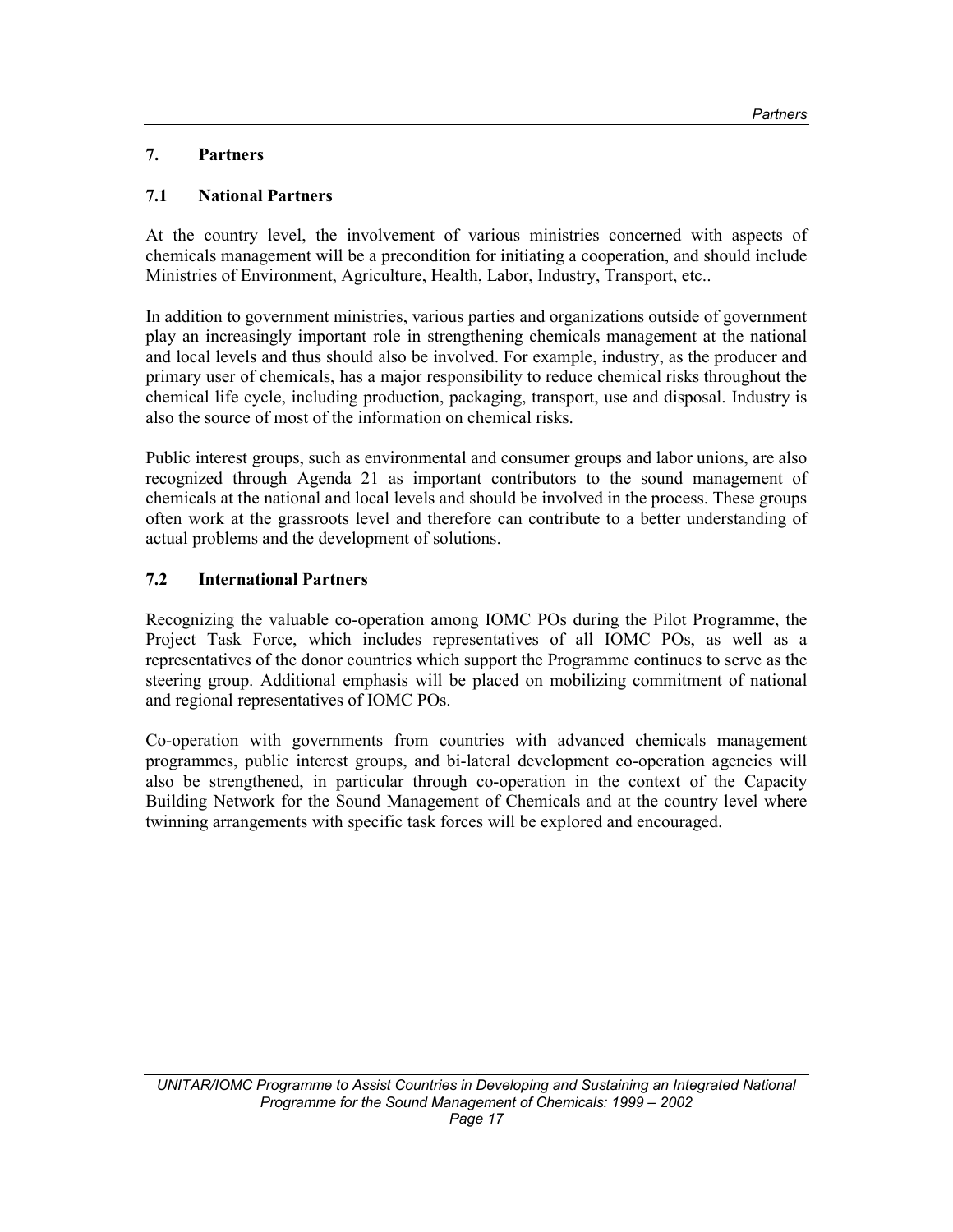### **8. TIME FRAME/WORK PLAN**

### **8.1 Activities Planned for 2000**

- 8.1.1 Country-Based Activities
- development of strategies with Phase II pilot countries to mobilize resources for followup activities from national and international sources
- selection of three partner countries to develop national programmes for integrated chemicals management; completion of Memoranda of Agreement ( horizontal projects)
- selection of three partner countries for in-depth training and capacity building projects ("vertical" focus) and implementation of stages  $1\&2$  of the project framework (see section 6.3).
- 8.1.2 Activities at the International Level
- development of the revised guidance document; publication in English, French and Spanish
- development of a training curriculum/training package on project planning/management
- development of a training curriculum and/or guidance financial resource mobilization
- development of draft terms of reference for the Capacity Building Network, including organization of a review meeting in January 2000)
- organization of one meeting of the Project Task Force

# **8.2 Activities Planned for 2001**

8.2.1 Country-Based Activities

- provision of assistance/support to the three (Phase III) countries for the completion of the national priority setting process, e.g through priority setting workshops
- provision of assistance/support to three partner countries implementing National Programmes on Integrated Chemicals Management for the development of Plans of Actions on a select number of priorities (3-4 per country)
- implementation of stages 3-5 in the three partner countries participating in the in-depth training and capacity building projects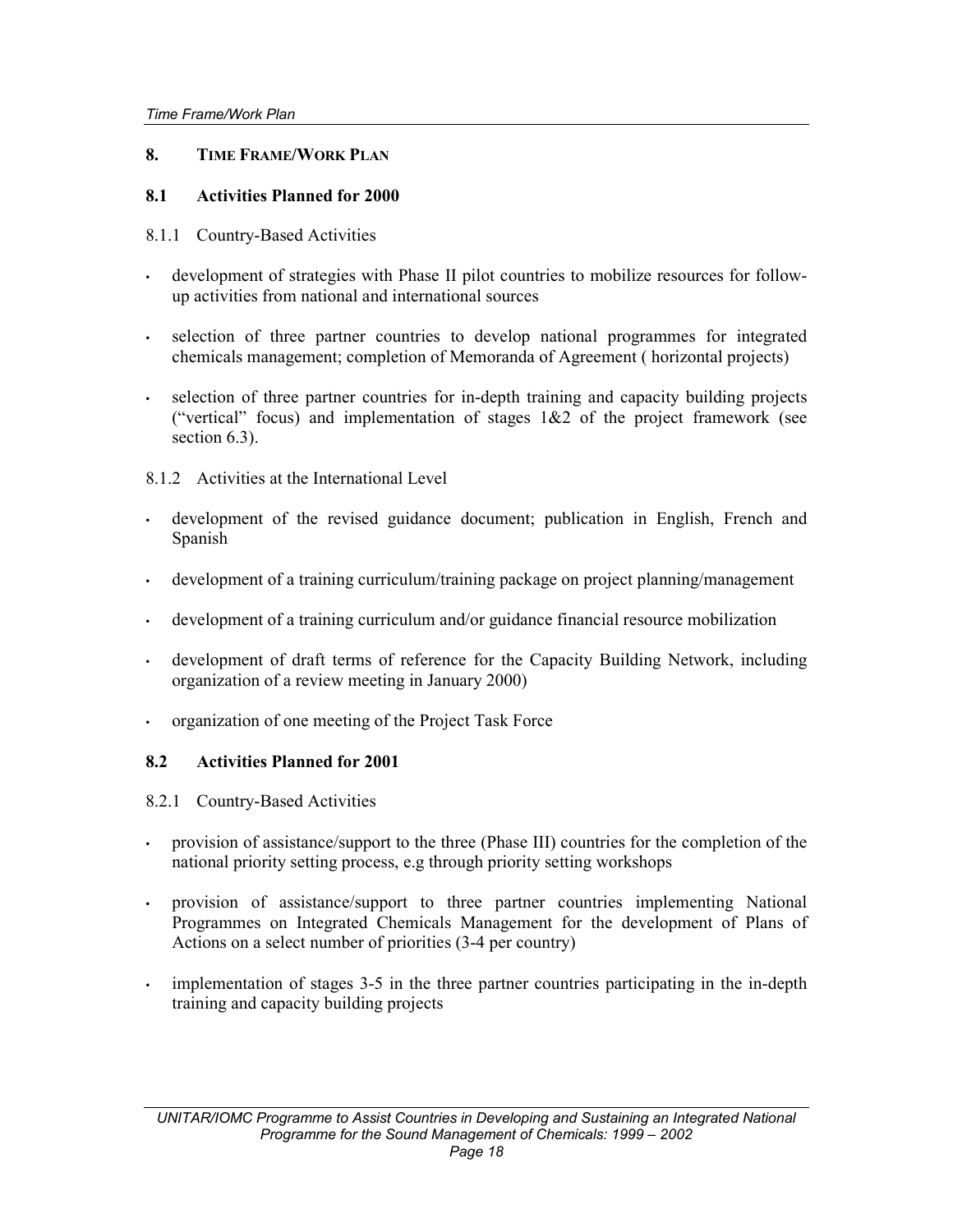- 8.2.2 Activities at the International Level
- organization of one thematic workshop
- organization of one meeting of the Project Task Force
- further development of capacity building services in the context of the Capacity Building Network

#### **8.3 Activities Planned for 2002**

- 8.3.1 Country-Based Activities
- provision of assistance/support to the three countries implementing National Programmes on Integrated Chemicals Management for the completion of National Reports on Integrated Chemicals Management, organization of a National Review Workshops, and development of targeted project proposals, subject to interest of international/bi-lateral donors
- completion of stage 5 and implementation of stages 6 -7 in the three partner countries participating in the in-depth training and capacity building projects
- 8.3.2 Activities at the International Level
- programme evaluation
- organization of one meeting of the Project Task Force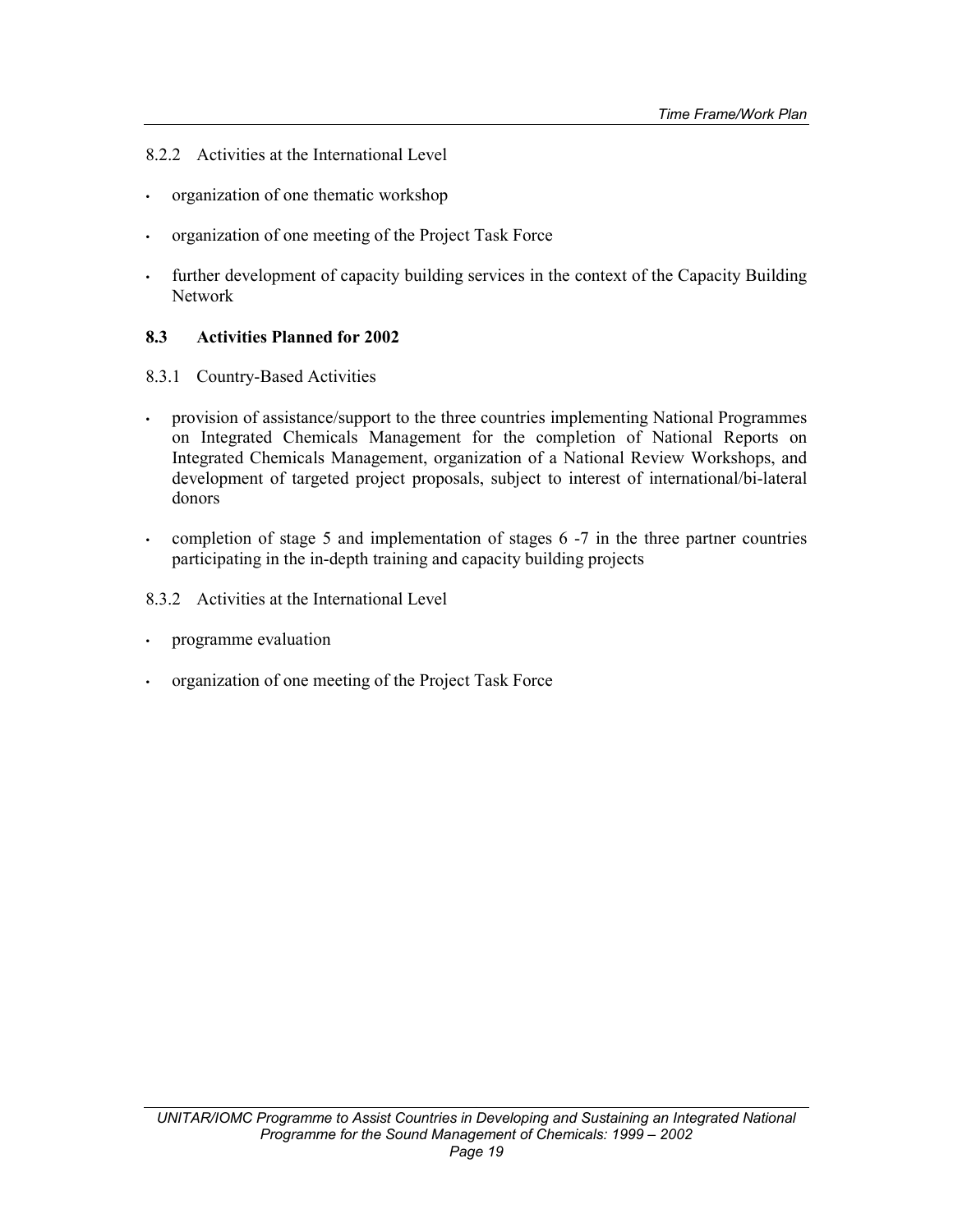#### **9. MONITORING AND ASSESSMENT**

Once a year, or at shorter intervals if appropriate, UNITAR, together with other members of the Project Task Force reviews the progress made in implementing the Programme and identify priorities and required inputs for the next steps of programme implementation. A similar review mechanism will be established with the partner countries. At the end the Programme, a formal assessment will be conducted in order to determine the impact of the Programme in participating countries and to determine whether the aims of the Programme have been achieved.